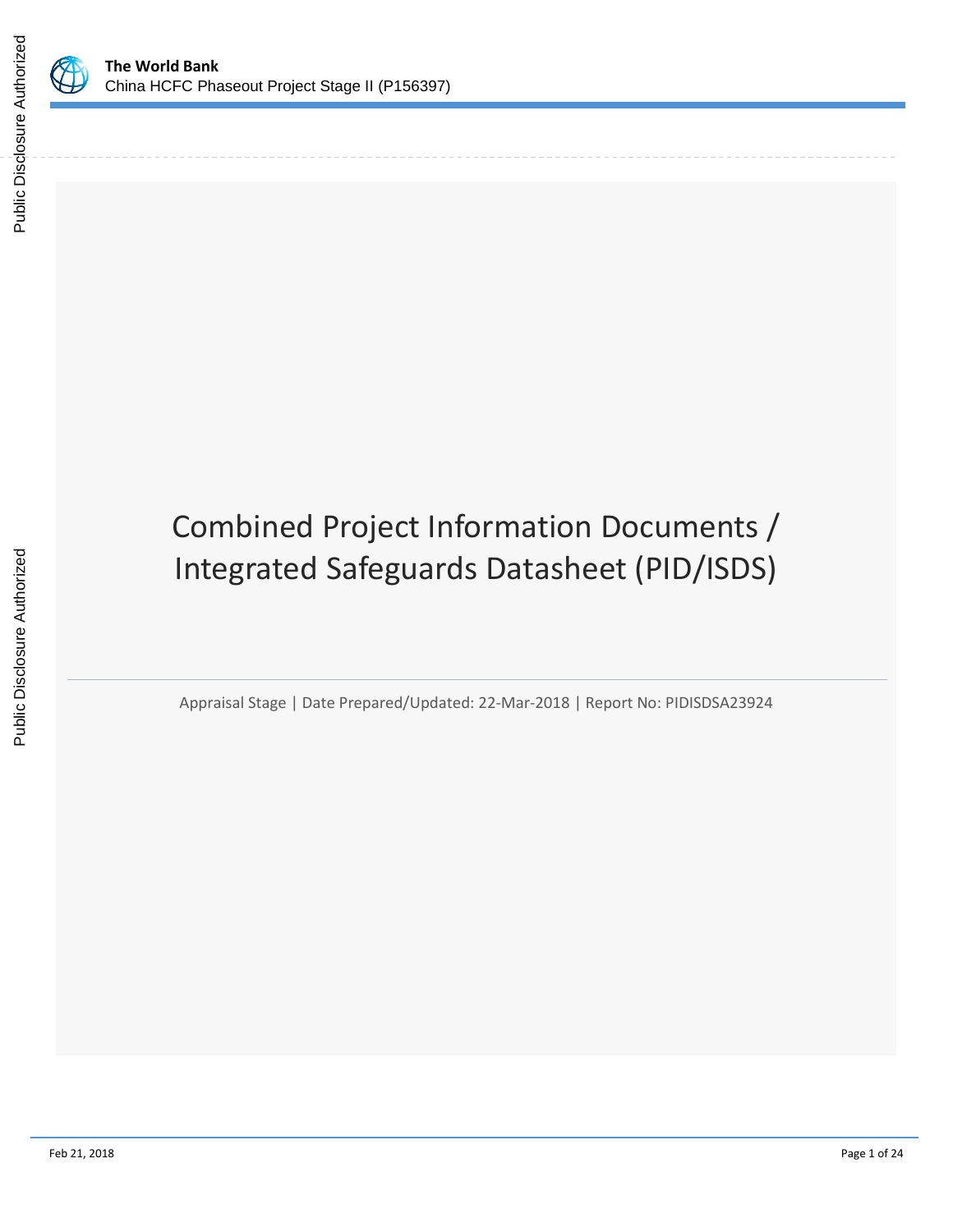

# **BASIC INFORMATION**

#### **OPS\_TABLE\_BASIC\_DATA A. Basic Project Data**

| Country<br>China                                                   | Project ID<br>P156397                          | Project Name<br>China HCFC Phaseout<br>Project Stage II                                                                 | Parent Project ID (if any)                                 |
|--------------------------------------------------------------------|------------------------------------------------|-------------------------------------------------------------------------------------------------------------------------|------------------------------------------------------------|
| Region<br><b>EAST ASIA AND PACIFIC</b>                             | <b>Estimated Appraisal Date</b><br>30-Mar-2018 | <b>Estimated Board Date</b><br>30-Apr-2018                                                                              | Practice Area (Lead)<br>Environment & Natural<br>Resources |
| <b>Financing Instrument</b><br><b>Investment Project Financing</b> | Borrower(s)<br>People's Republic of China      | <b>Implementing Agency</b><br>Ministry of Environmental<br>Protection, Foreign<br><b>Economic Cooperation</b><br>Office |                                                            |

Proposed Development Objective(s)

The project development objective is to reduce HCFC production and consumption, as well as to avoid and reduce the use of high global warming controlled substances in the consumption sector and the emissions of greenhouse gases from the production sector.

#### Components

Investment in the Reduction of the Consumption of Controlled Substances Investment in the Reduction of the Production of Controlled Substances Technical Assistance and Policy Support Project Management Preparation of Phase-out and Emissions Reduction Activities

**Financing (in USD Million)**

#### **SUMMARY**

| <b>Total Project Cost</b> | 573.39 |
|---------------------------|--------|
| <b>Total Financing</b>    | 573.39 |
| <b>Financing Gap</b>      | 0.00   |

#### DETAILS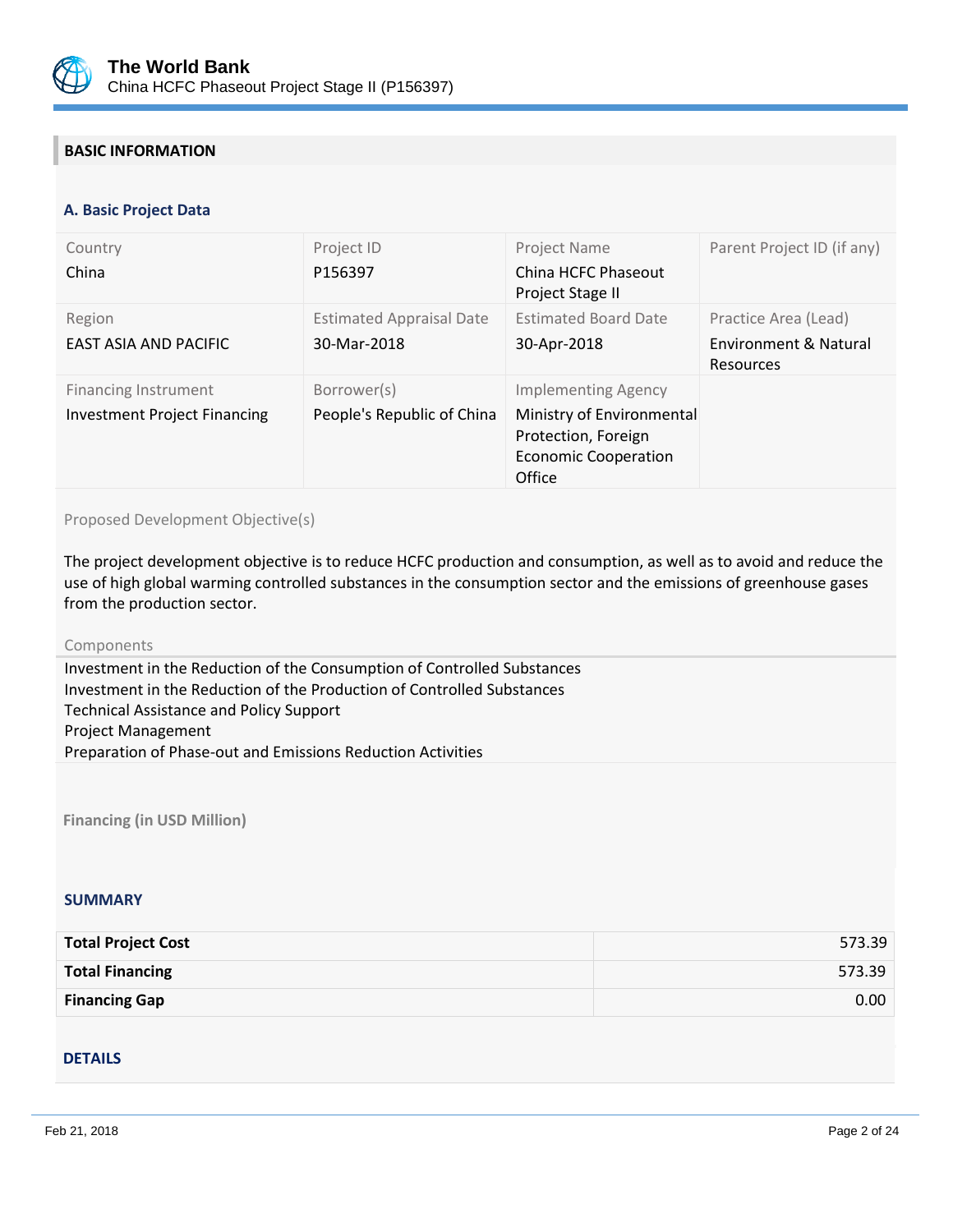

## **Total Government Contribution** 431.92

Environmental Assessment Category

B - Partial Assessment

Decision

The review did authorize the preparation to continue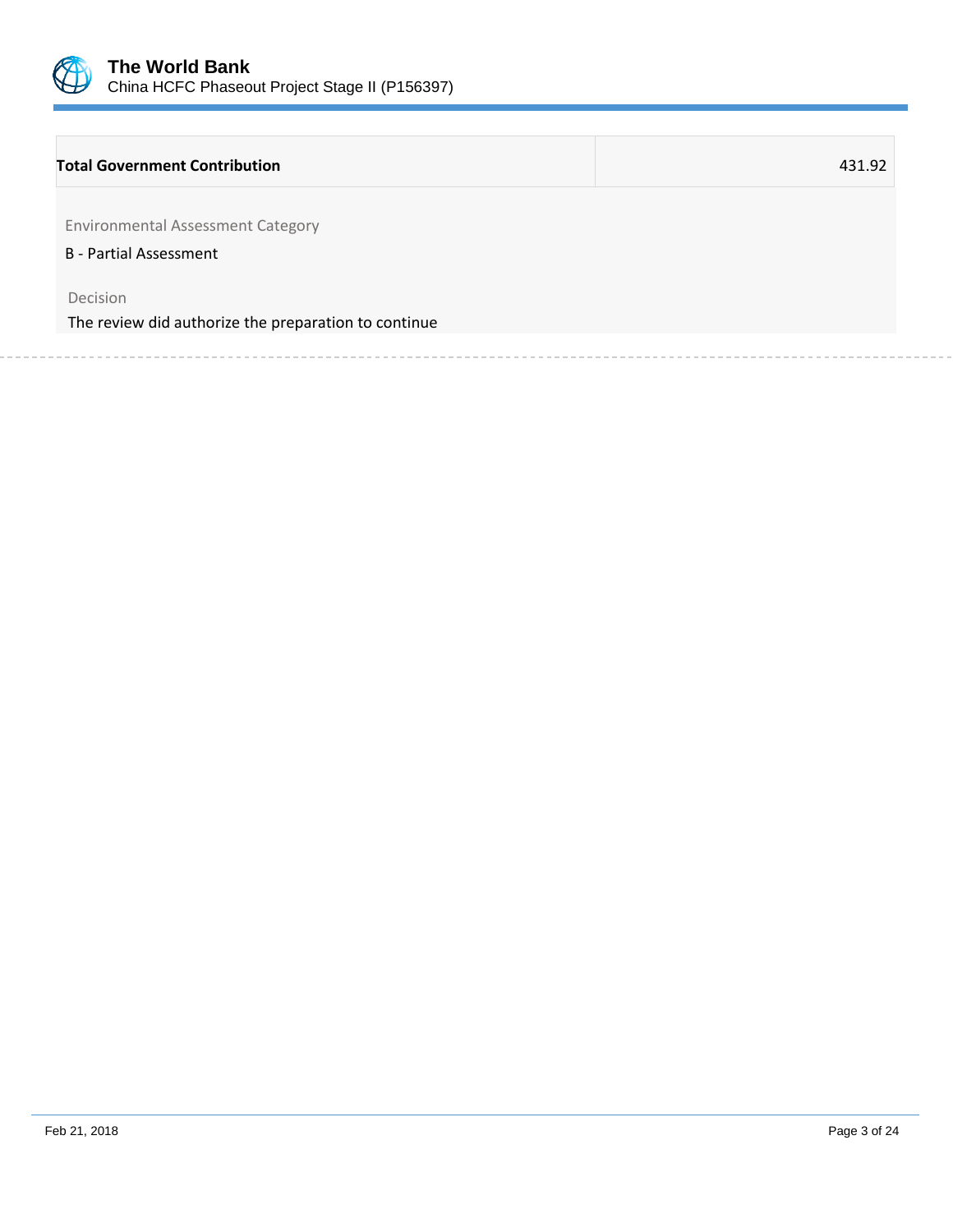

# **B. Introduction and Context**

Despite HCFC phase-out in developed countries and first stage of phase-out in developing countries, HCFC production and HCFC-based manufacturing are still important to China's economy. China produces about 90% of the global HCFC supply and is responsible for 60% of the global HCFC consumed for manufacturing foam and cooling and refrigeration products, for specialty applications (degreasing, fire protection, etc.), and servicing existing equipment.

HCFC production in China continues to include HCFC-22, HCFC-141b, HCFC-142b, HCFC-123, and HCFC-124, with the first three used primarily as refrigerants, foam blowing agents and feedstock<sup>1</sup>, accounting for 99% of production. HCFCs are also used in China as a feedstock for its large production of PTFE (polytetrafluoroethylene, or Teflon), VDF (vinylidene fluoride), and pesticides, among others.

HCFC consumption, according to the definition of the Montreal Protocol<sup>2</sup>, is captured in China by six major industrial sectors: refrigeration and air-conditioning (RAC) manufacturing; industrial and commercial refrigeration (ICR); servicing of equipment; solvents; polyurethane (PU) foam manufacturing; and extruded polystyrene (XPS) foam manufacturing. China's relatively high rate of economic growth (6.7% in 2016) is powering demand for both pure HCFCs as well as HCFCbased products such as HCFC-141b pre-blended polyol (used by importing countries to make foam products) and HCFC-22 based air-conditioners.

Consequently, China's production and consumption baseline levels, and the subsequent reductions required dwarf that of all other countries and leave China with the burden of the work in global elimination of remaining HCFCs (see Table 1 for China's MP Obligations). Given the relatively low ODP of HCFCs, converting what China must eliminate during the Protocol's compliance period from an ODP tons measurement into a measure of physical metric tons, the amount of product that need to be reduced is very large – 434,297 MT of HCFCs produced at baseline alone.

| $\sim$ more at chaonic can a rotover (man ) o waightness for channel      |                                       |                                        |  |  |
|---------------------------------------------------------------------------|---------------------------------------|----------------------------------------|--|--|
| <b>Allowed Level of Annex C Substances</b><br>under the Montreal Protocol | <b>Production Limit</b><br>(ODP tons) | <b>Consumption Limit</b><br>(ODP tons) |  |  |
| Reported Baseline (2009-2010 average)                                     | 29,122                                | 19,269                                 |  |  |
| 2013 – Freeze on baseline levels                                          | 29,122                                | 19,269                                 |  |  |
| $2015 - 90\%$ of the baseline                                             | 26,210                                | 17,342                                 |  |  |
| $2020 - 65%$ of the baseline                                              | 18,929                                | 12,525                                 |  |  |
| $2025 - 32.5%$ of the baseline                                            | 9.464                                 | 6,262                                  |  |  |
| $2030 - 2.5%$ of the baseline*                                            | 728                                   | 482                                    |  |  |
| $2040 - No constant$                                                      | --                                    |                                        |  |  |

#### Table 1. Montreal Protocol (MP) Obligations for China

\*Per the MP, the annual consumption averaged over 10 years from 2030-2040 should not exceed 2.5% of the baseline and this quantity is allowed only for the numose of servicing the remaining fleet of HCFC-dependent equipment.

To meet the agreed phase-out schedule, China developed an overarching Stage I HCFC Phase-out Management Plan (HPMP) in 2009 that was partially financed by the MLF (\$365 million total). The objective of the overarching Stage I HPMP was to enable China to limit the demand and supply of HCFCs to the baseline level in 2013 and 90% of that level by 2015 in line with the MP phase-out schedule. In fact, China made a more ambitious pledge to the MLF, having committed to limit consumption to 16,979 ODP tons in 2015 and succeeded at that.

 $\overline{\phantom{a}}$ 

<sup>&</sup>lt;sup>1</sup> Feedstock applications are the applications where ozone depleting substances are chemically converted to other chemicals. Use of HCFC-22 for feedstock applications is not controlled by the MP.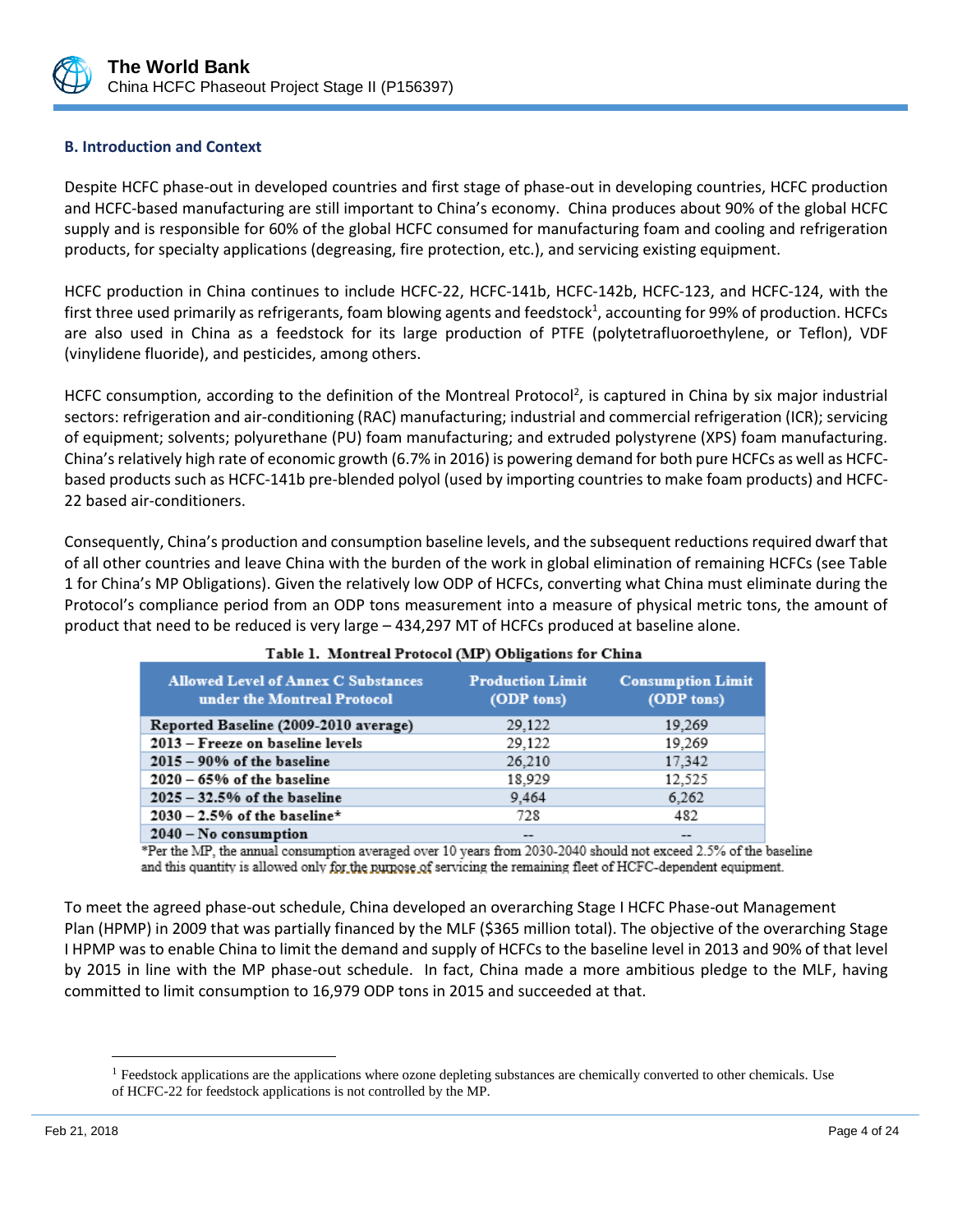

## Sectoral and Institutional Context

China's US\$168 million HCFC Phase-out Project (P115561) implemented with the Bank's assistance is one of the projects under the Stage I Overarching HPMP undertaken by China with the four MLF Implementing Agencies to support it in meeting its 2013 and 2015 MP obligations. The HCFC Phase-out Project with the Bank targeted the major consumers of HCFC-141b in the PU foam sector and producers of HCFC-22, HCFC-141b, HCFC-142b, HCFC-123 and HCFC-124. According to independent verification by the Bank, HCFC reduction from this intervention has contributed to China's full compliance with its 2013 freeze obligation and the 10% consumption and production reductions on January 1, 2015. With less than a year until the project completes, all development objectives have been reached with a disbursement ratio over 96%. Disbursement to beneficiaries by the Foreign Economic Cooperation Office of the Ministry of Environmental Protection (FECO) is at 66%.

Total HCFC-141b consumption in the PU foam sector has been reduced below the 40,455 MT target under the project, similarly to total production of HCFCs which was in 2015 at 85% of the maximum amount allowed. Sixty subgrants for foam enterprises and 9 production closure contracts were signed. Production reduction contracts through quotas were done for 12 enterprises.

Through subgrants in the foam sector, 11,383 MT of HCFC-141b have been phased out and another 1,586 MT will be phased out in the foam sector before the closing date. GHG emission reduction achieved to date by the consumption sector is about 9 million tons of carbon dioxide equivalent (tCO2 eq) against the target of 11 million tCO2e.

A total production reduction of 58,864 MT has already been achieved. Results of the production sector component of the Stage I HCFC Phase-out Project are depicted below in Table 2. In addition, the project has resulted in production capacity closures of almost 110,000 MT per annum, including idle capacity.

|                 | <b>Beginning of Stage I</b> |                               |                                         |                     | <b>After Stage I implementation</b> |                                         |
|-----------------|-----------------------------|-------------------------------|-----------------------------------------|---------------------|-------------------------------------|-----------------------------------------|
|                 | No. of<br>producers         | No. of<br>production<br>lines | <b>Production</b><br>capacity<br>(MT/v) | No. of<br>producers | No. of<br>production<br>lines       | <b>Production</b><br>capacity<br>(MT/v) |
| HCFC-22         | 16                          | 33                            | 742.000                                 | 14                  | 29                                  | 699,500                                 |
| $HCFC-141b$     |                             | 12                            | 161,000                                 |                     |                                     | 116,000                                 |
| HCFC-142b       | 12                          | 15                            | 105,290                                 | 11                  | 11                                  | 98,750                                  |
| <b>HCFC-123</b> |                             |                               | 9.900                                   |                     |                                     | 9.900                                   |
| HCFC-124        |                             |                               | 5,400                                   |                     |                                     | 5,400                                   |
| Total           | 28                          | 64                            | 1.023.590                               | 23                  | 49                                  | 929.550                                 |

#### Table 2. Stage I HCFC Production Sector Results

Another notable achievement of the Stage I Project is to have successfully mitigated a risk identified at appraisal, namely increased HFC-23 byproduct emissions from HCFC-22 production given the end of the crediting period of the Clean Development Mechanism (CDM). Relevant Government agencies worked together to develop a program of support to producers that not only picked up where the CDM activities ended, but allowed emissions to be reduced from 62.5% in 2013 to only 2.2% in 2016. As the GWP of HFC-23 is 14,800, the emissions avoided by this action amount to 63.9 million tons CO2 eq.

Achievements of the Stage I project are expected to be sustained in large part due to the technical assistance

l

<sup>2</sup> Consumption is equal to production plus imports, minus exports of ODS.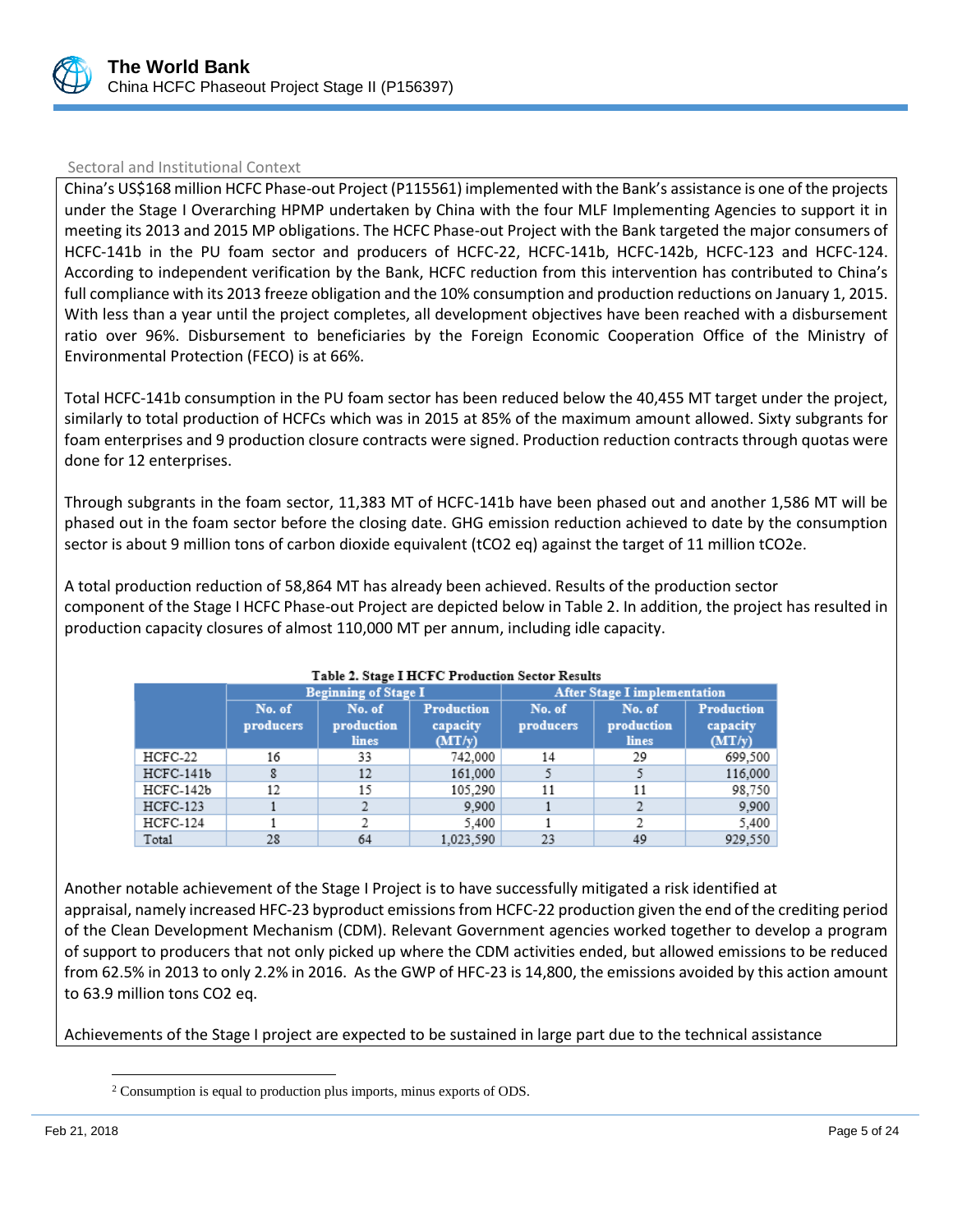

(TA) and policy work that made up 5% of the total grant. For foam consumption, three planned subsector bans (by 2018) in the use of HCFC-141b will ensure that the converted enterprises continue to use alternative foam blowing agents and additional enterprises in the sector transition at their own costs. These enterprises still have benefitted from the sector level research and technical work on alternatives, delivered through workshops and training. In production, Government action, including efficient application of the production quota, has resulted in the permanent closure of five producers.

The Government of China decided to continue to address HCFC phase-out obligations in each of its major consumption sectors and the production sector. This approach is captured in China's 2016 Stage II HCFC Phase-out Strategy in its HPMP and an HCFC Production Phase-out Management Plan (HPPMP) that identify measures required to control supply (HCFC producers) and consumption of HCFCs at target levels. Subsequent MP targets for China will amount to an elimination of 4,817 and 6,263 ODP tons in consumption respectively for 2020 and 2025.

Additional HCFC phase-out in China will be a significant step towards climate mitigation because HCFCs are not only ODS, but are also GHGs with GWP values ranging from several hundred to several thousand times that of carbon dioxide. It is expected that the MP HCFC phase-out schedules will eventually lead to the cumulative emission reduction of HCFCs equivalent to 12–15 gigatons of CO2e worldwide.<sup>3</sup> Moreover, because China's HCFC phase-out strategy is grounded on a climate-friendly transition (where technically feasible and in line with decision of the MP Parties), it is avoiding the introduction of large amounts of high-GWP HFCs in the foam sector. This is complementary to the future HFC controls that the Kigali Amendment will introduce starting in 2024 for most Article 5 countries, including China.

China received MLF approval of \$500 million for its Stage II HPMP in December 2016 to be channeled through the implementing agencies, including the World Bank, UNDP, UNIDO and UNEP, and bilateral agencies, on a sector-bysector basis. The Bank will support China in a Stage II HCFC Phase-out Project, again through the PU foam consumption and production and sectors.

**Consumption Sector – PU Foam**. The strategy taken to achieve the required phase-out was to target HCFC-141b consumption in three of ten subsectors because of the availability of viable, low-GWP alternatives and due to a concentration of HCFC-141b consumption in several larger enterprises allowing for cost-effective conversion with capacity to safely manage the alternatives, primarily hydrocarbon (HC).

Subsectors that continue to use HCFC-141b are now the focus of China's attention for most effectively reducing overall HCFC consumption in manufacturing sectors. All HCFC-141b used in the remaining PU foam subsectors is addressed in China's Stage II HPMP strategy and foam sector plan through a mix of actions paced by interim phase-out targets. Interim targets have been set in the Stage II HPMP China-ExCom agreement (2018, '20, '23, '25) to be achieved through an HCFC consumption ban in two priority subsectors, solar water heaters and pipe insulation.

The Stage II project will thus be aligned with China's 1) interim foam sector plan goals and the 2020 MP consumption reduction target requiring an equivalent of 13,490 MT of phase-out, as well as 2) final foam sector goals of the 2025 MP consumption reduction target requiring 14,164 MT of phase-out from the 2023 interim target. and 100% phase-out by 2026 (another 300 MT from the spray foam subsector). It is expected that there will be an increased number of smalland-medium size enterprises (SMEs) in Stage II with lower HCFC consumption, as well as lower technical and financial capacity.

 $\overline{a}$ 

<sup>3</sup> *Guus Velders et al., PNAS paper, 2009*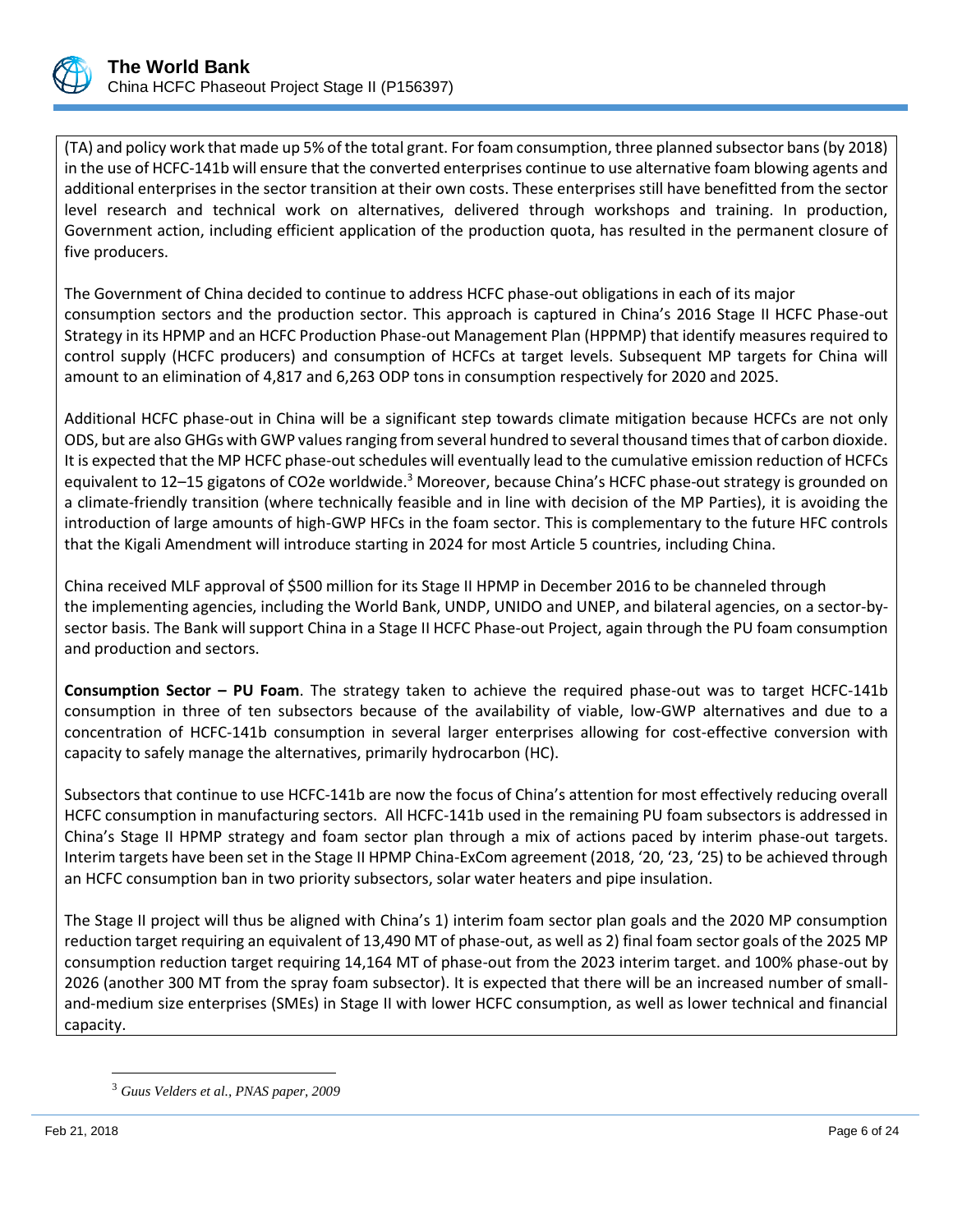

As China concludes Stage I implementation, remaining HCFC consumption in the PU foam sector after 2015 of 40,451 MT will be the starting point for immediate future action in the sector in accordance with the MLF approved Stage II HPMP.

| Those of Hornin man and goven HOT $\sigma$ T HD companifyment in the T $\sigma$ Temm because 2016 |                 |         |        |        |        |       |       |
|---------------------------------------------------------------------------------------------------|-----------------|---------|--------|--------|--------|-------|-------|
| <b>Milestone</b>                                                                                  | <b>Baseline</b> | 2015    | 2018   | 2020   | 2023   | 2025  | 2026  |
| Max. HCFC consumption (MT)                                                                        | 49,020*         | 40.451  | 34.314 | 26.961 | 9.800  | 3,000 |       |
| Max. HCFC consumption (ODP tons)                                                                  | 5,392           | 4.450   | 3.775  | 2.966  | 1078   | 330   | 0     |
| Phase-out amount (MT)                                                                             |                 | 8.569** | 6,137  | 7,353  | 17,163 | 6,800 | 3,000 |
| Phase-out amount (ODP tons)                                                                       |                 | 943     | 675    | 809    | 1.888  | 748   | 330   |
| Phase-out %                                                                                       |                 | 17.5%   | 30%    | 45%    | 80%    | 94%   | 100%  |

# **Table 3. Actual and targeted HCFC-141b consumption in the PU foam sector 2015 - 2026**

\* The PU foam sector baseline as indicated in Stage I HCFC phase-out agreement

\*\*8,569 MT of HCFC-141b was eliminated under Stage I along with 6,116 MT of reductions from 2012 to 2013.

**Production Sector**. Similar to the Stage I Project, reduction and elimination of HCFCs in China will employ a balanced approach to supply and demand. On the supply side, the remaining 23 out of 28 original HCFC producers is made up of HCFC production for controlled uses under the Montreal Protocol and for feedstock use that is not controlled, but monitored for the purposes of ensuring compliance with China's commitment to the MLF.

China finalized the preparation of the next stage of its HPPMP in 2017 in cooperation with the World Bank. This plan, that is to support China in meeting required 2018 through 2025 production reductions, is expected to be approved by the MLF Executive Committee in 2018. As China is the main producer of HCFCs worldwide, the balance of HCFC supply with global demand is a critical part of further implementation of China's HPPMP. A decreased demand can result in an oversupply of HCFCs and lower prices, and consequently unwillingness of HCFC users to phase-out, while an insufficient supply can result in illegal production. This project will co-finance the implementation of the yet-to-be approved HPPMP.

| Table 4. Total HCFC Production Reductions by 2025 (in ODP tons) |                                    |            |                                           |                    |                                                                                               |                                             |
|-----------------------------------------------------------------|------------------------------------|------------|-------------------------------------------|--------------------|-----------------------------------------------------------------------------------------------|---------------------------------------------|
| 2015<br><b>Maximum</b><br><b>Allowed</b><br>(a)                 | 2016 Verified<br><b>Production</b> | 2017 Quota | 2020<br><b>Reduction</b><br><b>Target</b> | 2025 Target<br>(b) | <b>Estimated</b><br><b>Reductions</b><br>needed to meet<br>2025 Target of<br>$67.5\%$ (a)-(b) | Million $tCO2$<br>equivalent<br>eliminated* |
| 26.210                                                          | 22.514                             | 23.930     | 18.929                                    | 9.465              | 16.745                                                                                        | 363.8                                       |
|                                                                 |                                    |            |                                           |                    |                                                                                               |                                             |

Depending on the production phase-out percentage of HCFC-22, HCFC-141b, and HCFC-142b

Bank Involvement and Rationale. The Bank has been engaged in ODS phase-out work in China for nearly 25 years. It served as China's partner in both CFC (chlorofluorocarbon) Production Closure and Foam CFC Phase-out Sector Plans under the ODS IV Project. Since 2012 the Bank has initiated an HCFC phase-out program to assist China to meet its complete HCFC phase-out by 2030 in both production and consumption sectors. The Bank's support is given to China in phases consistent with the MLF practice. The program starts with the Stage I HCFC Phase-out Project from 2012 – 2019. This proposed project will address the same sectors cover under the Stage I Project with the objectives to meet the subsequent obligations of the Montreal Protocol. The Bank is committed to supporting China's efforts to transition industry to environmentally friendlier substances, while minimizing climate impact. This project will channel the investments and policy and technical support needed to continue China's impressive track record of compliance with its international environmental obligations.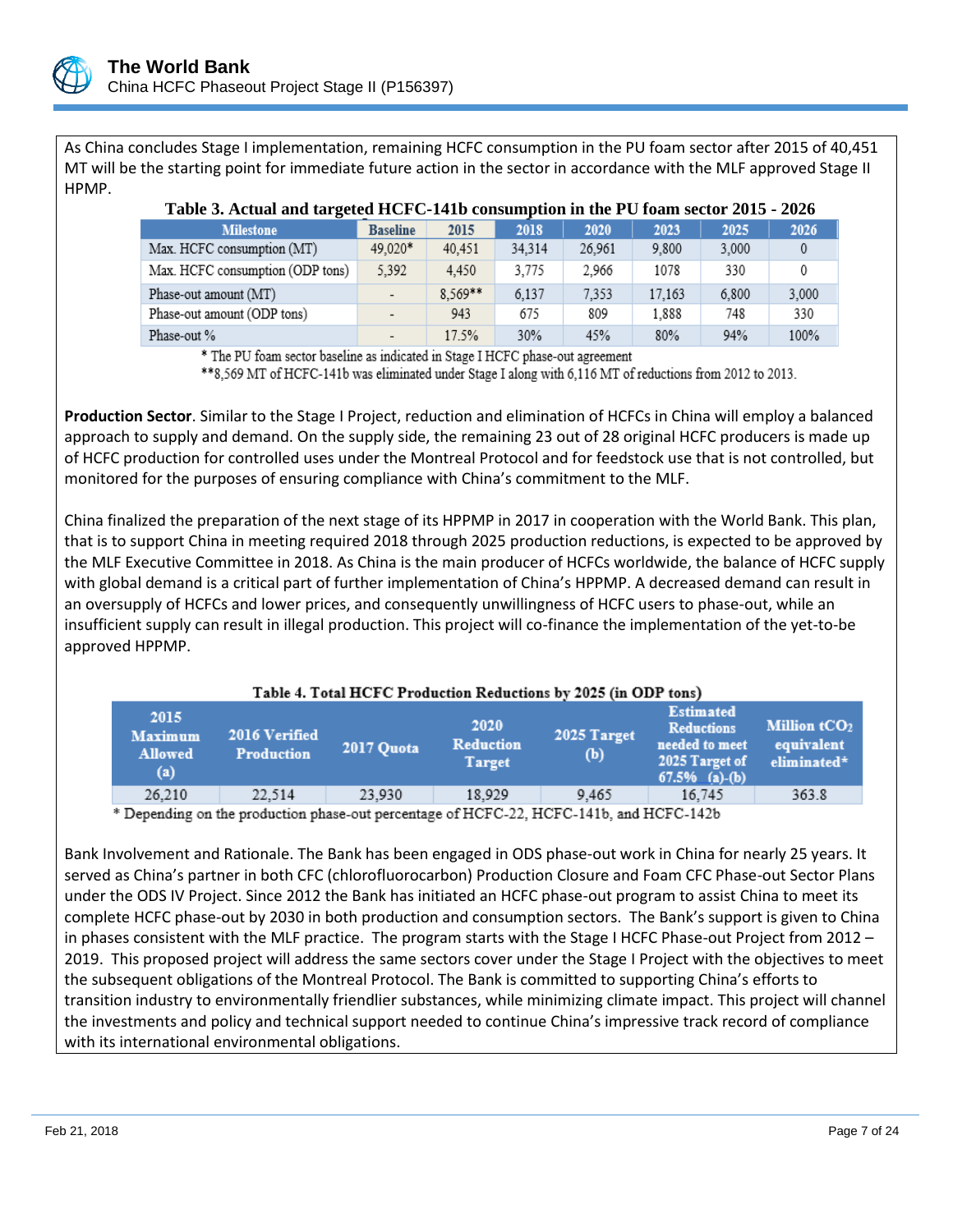

## **C. Proposed Development Objective(s)**

Development Objective(s) (From PAD)

The project development objective is to reduce HCFC production and consumption, as well as to avoid and reduce the use of high global warming controlled substances in the consumption sector and the emissions of greenhouse gases from the production sector.

#### Key Results

The PDO level results indicators are**:** (a) Consumption of HCFC-141b within the allowable limits in 2020 and 2025; (b) Production of HCFCs (HCFC-141b, HCFC-142b, HCFC-22, HCFC-123 and HCFC-124) within the allowable limits in 2020 and 2025**;** (c) Reduction of GHG emissions in the PU foam sector; and (d) Reduction of GHG emissions in the production sector.

## **D. Project Description**

The HCFC Stage II project is \$573.39 million of which \$352.07 million will be financed by the Bank's Ozone Trust Fund (OTF). The MLF support will cover part of the project costs of the consumption and production sectors. The Project description covers the full project, including all tranches of financing. The funds for the consumption sector amounting to \$141.47 million has been approved by the Multilateral Fund. An application for the funding request of \$210 million for the production sector, has been submitted to the Multilateral Fund, with an approval schedule of June 2018. The remaining \$0.6 million for developing the next Stage of the project will be submitted to the Multilateral Fund towards the later part of the implementation of this Project.

Part of the approved funding for each sector will be allocated for financing investment in reduction of HCFC consumption and production. The balance of each approval will be used to jointly financed technical assistance and project management. The Project has been prepared with the understanding that at Bank approval, there will be partial project funding available for the Project. Once the funding for the production sector is determined, an additional financing package will be processed.

**Component 1: Investment in the Reduction of the Consumption of Controlled Substances (US\$229.04 million; OTF: US\$128.95 million; Beneficiaries: US\$100.09 million)**

- i. Financing the foam enterprises converting to in-house mixing of hydrocarbon and polyol from the use of Controlled Substances.
- ii. Financing foam enterprises converting to the use of hydrocarbon pre-blended polyol from the use of Controlled Substances.
- iii. Financing foam enterprises converting to CO<sub>2</sub>/water-blown, HFO or other low-GWP alternative technology from the use of Controlled Substances.
- iv. Conversion of foam system houses in order to develop new, low GWP foam formulations that meet the needs of downstream foam enterprises, and to scale-up the supply of hydrocarbon pre-blended polyol.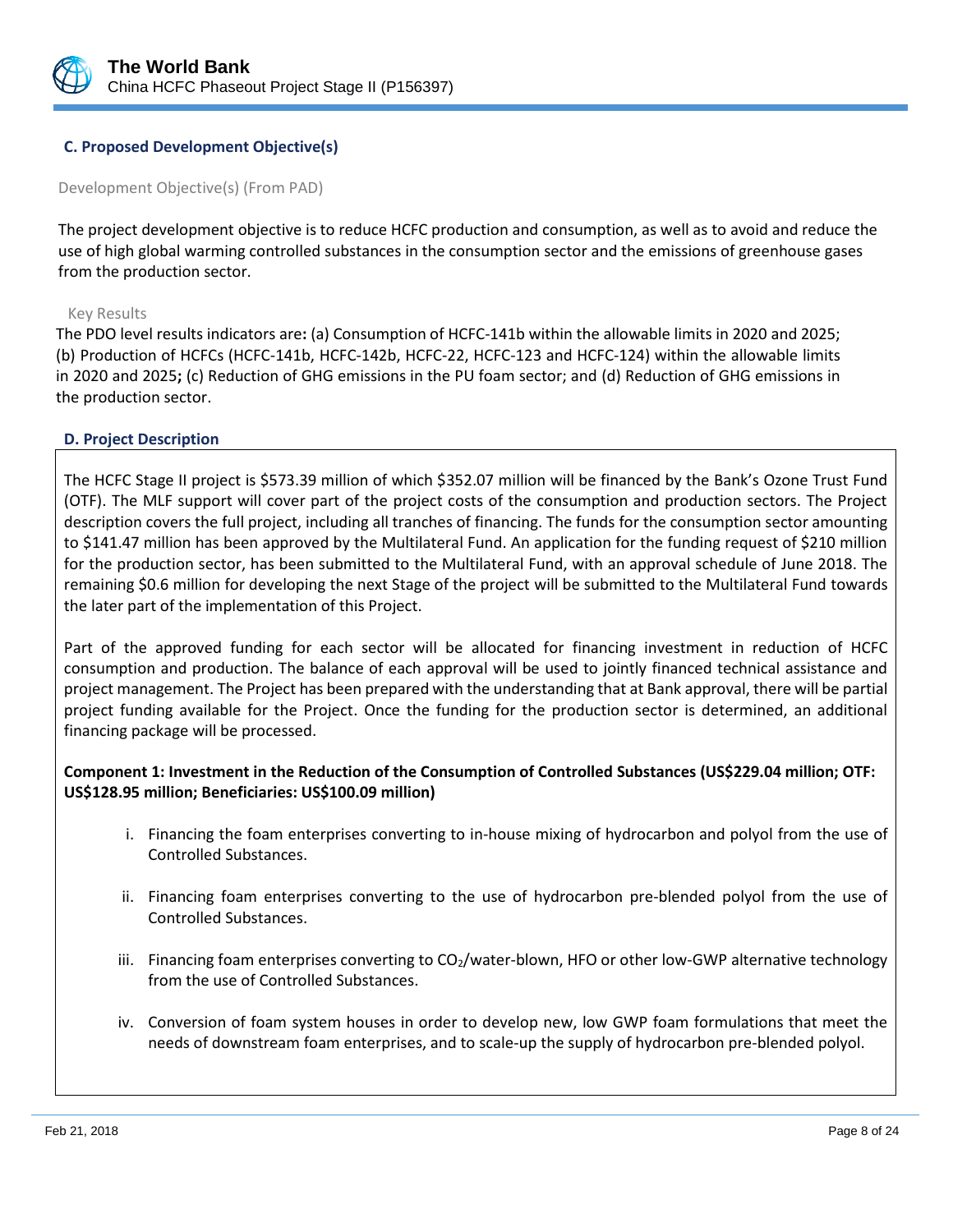

Financial assistance through subgrant agreements (SGAs) for foam manufacturing line conversions will be provided to beneficiary enterprises on a rolling basis. To incentivize foam enterprises to come forward, the maximum allowable HCFC-141b consumption for the sector will be gradually reduced from 2018 onwards. Use of HCFC-141b in solar water heater and pipe insulation subsectors will be prohibited in 2020. HCFC-141b consumption in other subsectors will be permitted through the 2025 MP obligations albeit with a reduced supply of HCFC-141b as a result of Component 2 activities. Complete phase-out will occur by 1 January 2026. Hence, phase-out subprojects in remaining subsectors will be added on a need basis. An estimated 200 individual conversion subprojects at enterprises that consume more than 20 MT of HCFC-141b are expected.

The implementation modality to be adopted for small enterprises to switch to an alternative foam blowing agent will be key to advancing the phase-out in the latter years of the Stage II Project, given that the largest proportion of HCFC consumption rests with these SMEs.

# **Component 2: Investment in the Reduction of the Production of Controlled Substances (US\$303.93 million; OTF: US\$194.25 million<sup>4</sup> ; Beneficiaries: US\$ 109.68 million)**

- i. Compensation of HCFC producers to reduce HCFC production according to annual production quotas.
- ii. Compensation to HCFC producers to partially close their HCFC production capacity.
- iii. Compensation to HCFC producers to completely close and/or dismantle their HCFC production capacity.

Funding under Component 2 will be used to compensate select producers of HCFCs for controlled uses that surrender their production rights in part or in full in order to contribute to national compliance with 35% production reductions in 2020 and 67.5% requirements in 2025, ensuring that China's HCFC production does not exceed 18,929 ODP tons in 2020 and does not exceed 9,465 ODP tons in 2025. Those producers that partially or completely close production capacity in line with the Stage II HPPMP agreement between China and the ExCom will also receive compensation. A pre-determined compensation level on a US\$/kg basis will be applied as was the case in Stage I.

As in the Stage I project, grant funds will be disbursed to producers based on milestones met. Achievement of the overall agreed annual reduction targets will be verified on an annual basis by an independent consultant appointed by the Bank (as mandated by the MLF ExCom). Levels of compensation, penalty provisions, detailed milestones and targets, and enterprise reporting obligations of production data will be described in the project implementation manual (PIM) upon ExCom approval of Stage II production sector funding.

**Component 3: Technical Assistance and Policy Support (US\$ 12.26 million; OTF: US\$9.35 million<sup>5</sup> ; Beneficiaries: US\$ 2.91 million)**

i. Provision of TA to support the phase-out of controlled substances in the foam sector including support related to research, identification and testing of potential substitutes for HCFCs, revision or development of technical and safety standards, and training of stakeholders to develop technical capacity for the conversion to new alternative technologies.

 $\overline{\phantom{a}}$ 

<sup>4</sup> The OTF contribution is pending the approval of the Multilateral Fund in June 2018.

<sup>5</sup> Part of the OTF contribution (US\$5.15 million) has already been approved by the Multilateral Fund. The balance is pending the approval in June 2018.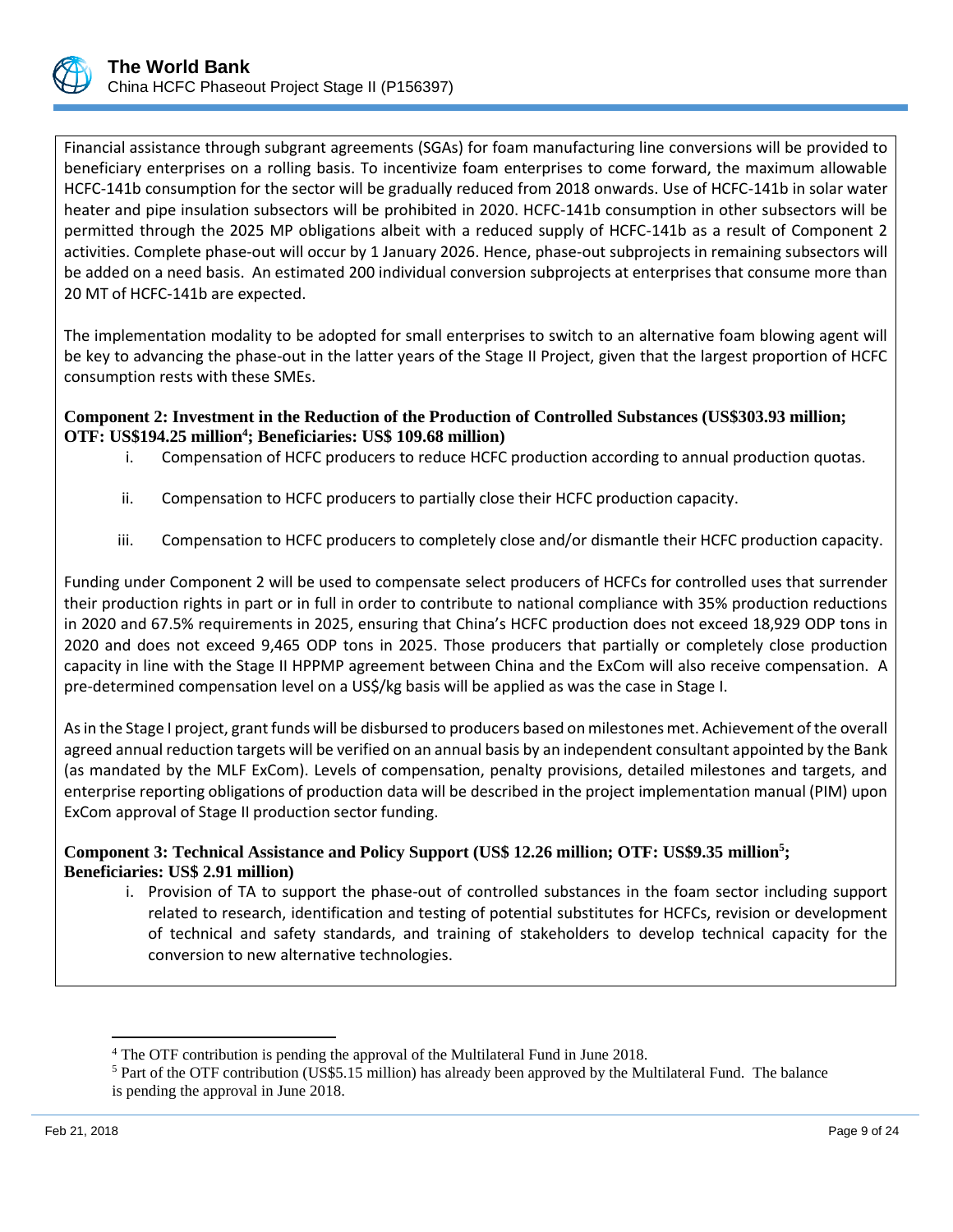

- ii. Generation of surveys, analyses, and research and feasibility studies on HCFC production-related matters including on prevention of site contamination, on alternatives and feedstock uses, and for promoting and managing HCFC production reduction.
- iii. Development of policy impact assessments for implementing bans on HCFC usage in the solar water heater and piping subsectors by 2020 and remaining sectors by 2025, and, strengthening and developing policies on controlled substances for the Ministry of Environmental Protection's consideration and approval.
- iv. Financing performance and baseline verification, satisfaction surveys, and other studies to evaluate the effectiveness of support, determine the degree of compliance with guidelines, plans and targets, and improve performance.
- v. Building capacity for monitoring HCFC consuming and producing enterprises in key provinces and cities by provincial and local Environmental Protection Bureaus, with support of FECO and FECO consultants.
- vi. Generation of research, studies and analyses, training, and, information exchange and dissemination.
- vii. Provision of technical support for project implementation.

# **Component 4: Project Management (US\$ 27.56 million; OTF: US\$18.92 million<sup>6</sup> ; Beneficiaries: US\$ 8.64 million)**

The project will provide a 5% management fee to FECO for the continued operation and capacity building of the Project Management Office which will oversee day to day operations of the project, supervise and coordinate the implementation of the project.

# **Component 5: Preparation of Phase-out and Emissions Reduction Activities (US\$ 0.6 million; OTF US\$ 0.6 million<sup>7</sup> )**

Scoping and preparation of activities and relevant studies for follow-on projects will be commissioned as needed on HCFC phase-out as well as HFC phase down in order to avoid the use of high GWP controlled substances consistent with the Kigali Amendment.

## **E. Implementation**

## **II. IMPLEMENTATION**

The Ministry of Environmental Protection is empowered by the State Council to be the national lead agency for the implementation of the Montreal Protocol in China. MEP has appointed FECO to serve as a national focal point and implementing agency. It carries out its role and responsibilities as the national implementing agency under overall guidance of the National Leading Group (NLG) for the Implementation of the Montreal Protocol. The NLG is represented by officials and experts from 17 ministries.

 $\overline{\phantom{a}}$ 

<sup>6</sup> Part of the OTF contribution (US\$7.37 million) has already been approved by the Multilateral Fund. The balance is pending the approval in June 2018.

 $<sup>7</sup>$  The OTF contribution is expected at the later part of the implementation of this Project.</sup>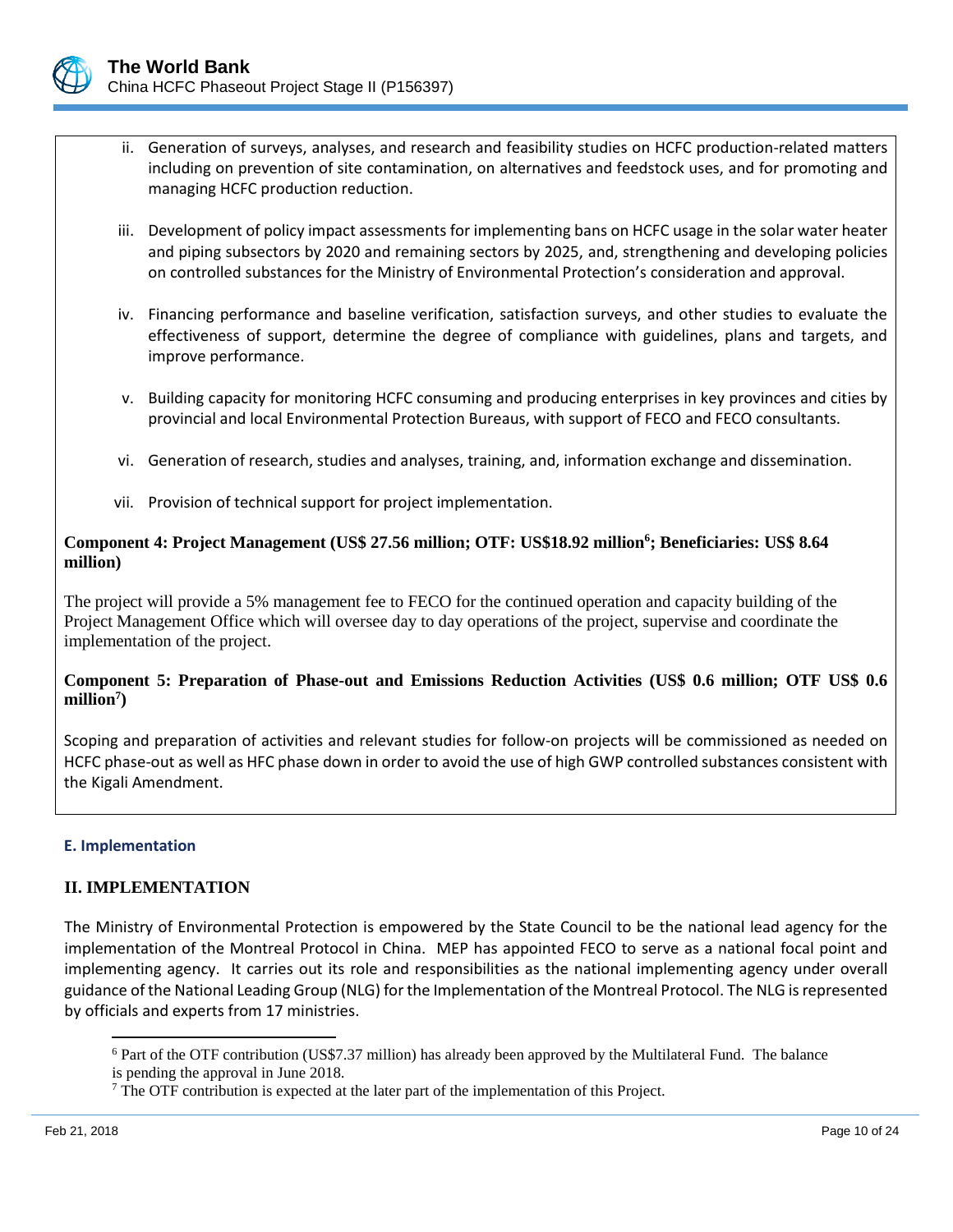

.

A PMO established for the HCFC Stage I Project will continue to facilitate day-to-day functions as required by the project. The PMO will be supported by a technical consulting team (an implementation support agency).

The Ministry of Finance (MOF) will initially enter into a US\$141.47 million grant agreement with the World Bank with the understanding that additional financing will be processed after the ExCom's approval of China's Stage II HCFC Phaseout Production Management Plan (Component 2) by 2018. The additional financing will amend the level of funding under the Grant Agreement to enable the Bank to channel funds to finance all activities of Component 2, and those related to the production sector in Components 3 and 4, as described in this document.

Upon receipt of grant proceeds, FECO will finance costs in part or in full of eligible enterprises. For HCFC foam and process conversions, SGAs will be signed. For HCFC producers, quota reduction contracts and/or closure and dismantling contracts will be signed. Grant funds will be disbursed in tranches to eligible producers upon achieving agreed implementation milestones.

A PIM has been prepared to provide operational guidance. The guidance covers criteria, procedures and arrangements for implementing the Project, including in respect of procurement, financial management, environmental management, sub-grant processing, verification and payment mechanisms, and monitoring and evaluation.

**F. Project location and Salient physical characteristics relevant to the safeguard analysis (if known)**

Project supported enterprises will be selected nationwide. They are located usually in urban or suburban areas or industrial parks.

## **G. Environmental and Social Safeguards Specialists on the Team**

Feng Ji, Environmental Safeguards Specialist Shuang Zhou, Social Safeguards Specialist Jianliang Xiao, Social Safeguards Specialist

## **SAFEGUARD POLICIES THAT MIGHT APPLY**

| <b>Safeguard Policies</b>           | Triggered? | <b>Explanation (Optional)</b>                                                                                                                                                                                                                                     |
|-------------------------------------|------------|-------------------------------------------------------------------------------------------------------------------------------------------------------------------------------------------------------------------------------------------------------------------|
| Environmental Assessment OP/BP 4.01 | Yes        | The EMF for the HCFC Stage I (P115561) has been<br>updated and used for this project. The existing EMF<br>includes an environmental screening process by<br>dividing project activities into six categories. The<br>screening process has been updated to address |
|                                     |            |                                                                                                                                                                                                                                                                   |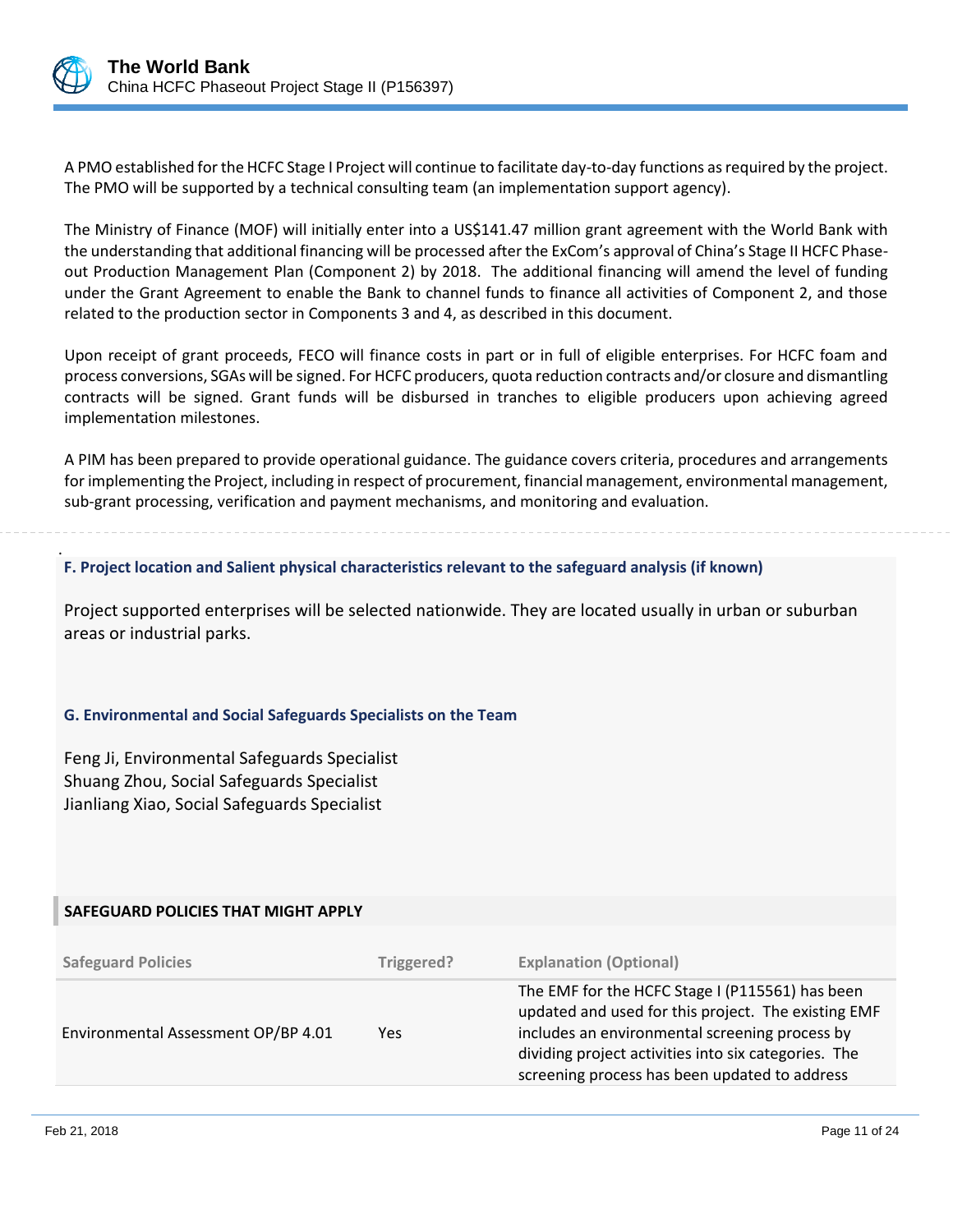

potential job losses/displacement/retrenchment and technical assistance (TA) activities. The integrated framework will provide procedures for conducting environmental and social due diligence/audit for each category of project activities. The Stage II project will support TA activities to: encourage enterprises to convert to new alternative technology; strengthen capacity of FECO and Environmental Protection Bureaus; develop new policies to support sustainable phase-out of HCFCs in China, and etc. The project does not anticipate supporting any feasibility studies/technical design, or employee compensation plan/resources management plan.

The HCFC Phase-out Stage II Project aims to reduce HCFC emission that damages the ozone layer and contributes to the global climate change. Similar to the HCFC Phaseout Stage I project (P115561), the Stage II Project will include a combination of investment, technical assistance, and policy and regulatory interventions. Component 1 of the Stage II project entails replacement of HCFC-141b with alternatives that could be flammable.

Under the HCFC Phase-out Stage I Project, any companies opting for cyclopentane, which is a flammable material, must ensure that safety equipment is properly installed, safety training must be provided to workers, and existing facilities must be upgraded to ensure conformity with the domestic regulations and fire codes.

The EMF developed under the Stage I Project in 2011 includes the procedures for managing the environmental aspects of subprojects (i.e. subproject screening and categorization, preparation of EA safeguards documents, public consultation and disclosure, grievance mechanism, review and approval, monitoring and reporting), and institutional responsibilities for environmental and social management of subprojects.

While the EMF for Stage I, which was prepared in 2011, did not include the screening of Technical Assistance for environment and social issues, the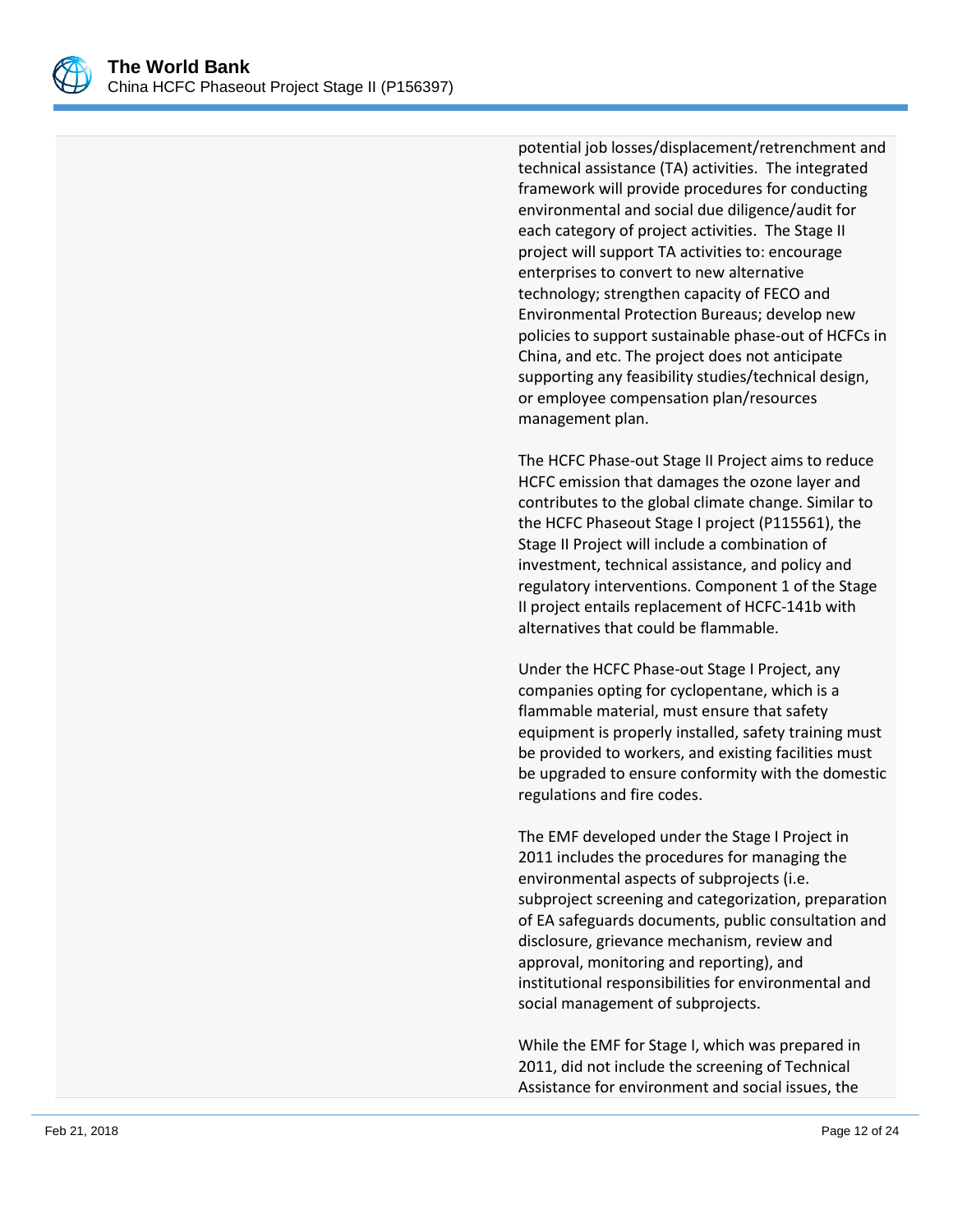

Stage I Project, however, strengthened capacity of FECO and local EPBs.

The Stage II Project adopts the Environmental Management Framework (EMF) that was prepared for the Stage I project with addition of the screening process for environment and social issues that may arise if job loss and TA activities as mentioned above.

During implementation of Stage I Project, FECO and the selected enterprises were in compliance with the requirement of EMF, including preparation, implementation and monitoring of the required safeguards documents (e.g. EMP). The EMF for Stage I is deemed adequate to address the environmental issues (e.g. safety) of the project during project implementation. The Stage I Project included project activities which caused site specific, minor to moderate adverse environmental impacts within the enterprises.

On the social impact aspect, the Stage I Project activities caused economic displacement of approximately 1,400 enterprise employees, arising from: 1) closure of five production lines in the production sector (~400 employees); 2) relocation of one PU foam enterprise (~1,000 employees). The PU foam enterprise was relocated to another province about 50 kilometer from the original site. These employees were laid off on a voluntary basis and were compensated by the enterprise in accordance with the Chinese regulations. FECO conducted a retrospective study of these enterprises, and found no non-compliance with regulations, nor nonconformance with World Bank requirements on mitigating and compensating associated social impacts.

The Stage II project implementation will have similar social impacts, attributing to 1) closure of approximately 10 HCFC production lines; 2) possible needs of relocation for 10-15 PU foam enterprises. Both activities may result in retrenchment of workers. Based on experience from the Stage I Project, it is estimated that approximately 700-1,000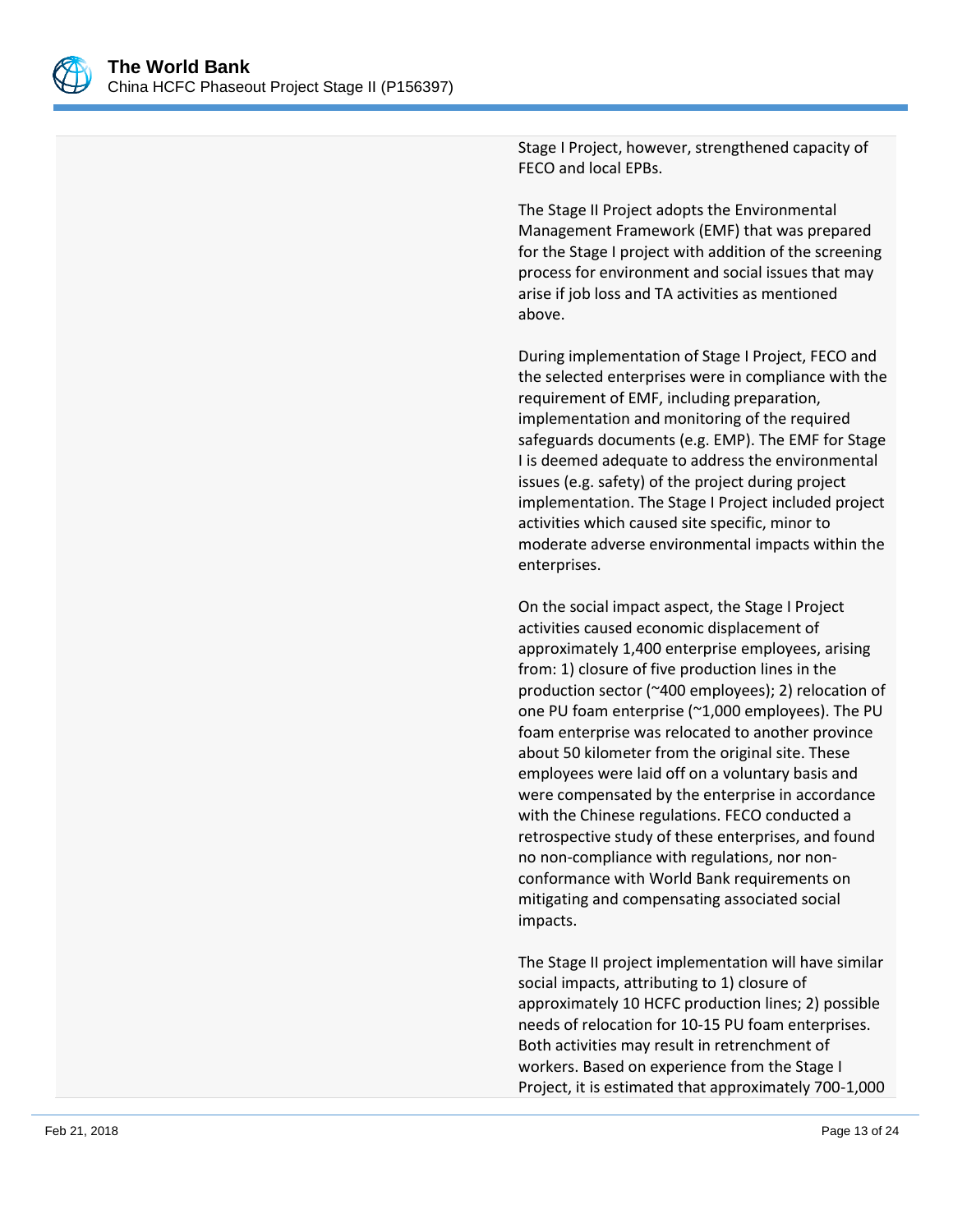

|                                        |    | employees may be affected by worker<br>retrenchment, including 500-800 employees from<br>the production sector and 200 employees from the<br>foam sector.                                                                                                                                                                                                                                                                                                                                                                                                                                                                                                                                                                                                                                      |
|----------------------------------------|----|------------------------------------------------------------------------------------------------------------------------------------------------------------------------------------------------------------------------------------------------------------------------------------------------------------------------------------------------------------------------------------------------------------------------------------------------------------------------------------------------------------------------------------------------------------------------------------------------------------------------------------------------------------------------------------------------------------------------------------------------------------------------------------------------|
|                                        |    | The project developed an Employee Compensation<br>Framework (ECF), consistent with the Framework<br>employed by the Stage I Project, to provide guidance<br>for conducting the employee retrenchment process<br>and mitigating potential social impacts, such as<br>reduced livelihood and income. Any enterprises with<br>plans to lay off workers as result of production<br>reduction, conversion and relocation activities<br>should develop and implement an Employee<br>Compensation Plan (ECP) in compliance with the<br>ECF. Relevant monitoring and grievance scheme are<br>also included. The ECF will provide guidance to both<br>sub-project sponsors and FECO/MEP for assessing<br>social impacts and determine proper mitigation<br>measures and plans to address those impacts. |
| Natural Habitats OP/BP 4.04            | No | Stage I project activities did not have impacts on<br>natural habitats. Like the Stage I project, the project<br>will not affect any protected areas, known natural<br>habitats, or established or proposed critical natural<br>habitats. The project activities will be either in<br>existing enterprise premises or industrial parks.                                                                                                                                                                                                                                                                                                                                                                                                                                                        |
| Forests OP/BP 4.36                     | No | Stage I project activities did not have impacts on<br>forests. Like the Stage I project, the project will not<br>finance activities that would involve significant<br>conversion or degradation of critical forest areas or<br>related critical natural habitats as defined under the<br>policy. The project activities will be either in existing<br>enterprise premises or industrial parks where there<br>are adequate infrastructure to support industrial<br>activities.                                                                                                                                                                                                                                                                                                                  |
| Pest Management OP 4.09                | No | Stage I project activities did not have impacts on<br>Pest Management. Like the Stage I project, the<br>project will not finance procurement of pesticides or<br>pesticide application equipment (either directly or<br>indirectly). In addition, the project will not affect<br>pest management in a way that harm could be done,<br>nor lead to increased pesticide use and subsequent<br>increase in health and environmental risk.                                                                                                                                                                                                                                                                                                                                                         |
| Physical Cultural Resources OP/BP 4.11 | No | Stage I project activities did not have impacts on the<br>PCRs. Like the Stage I project, the project will not                                                                                                                                                                                                                                                                                                                                                                                                                                                                                                                                                                                                                                                                                 |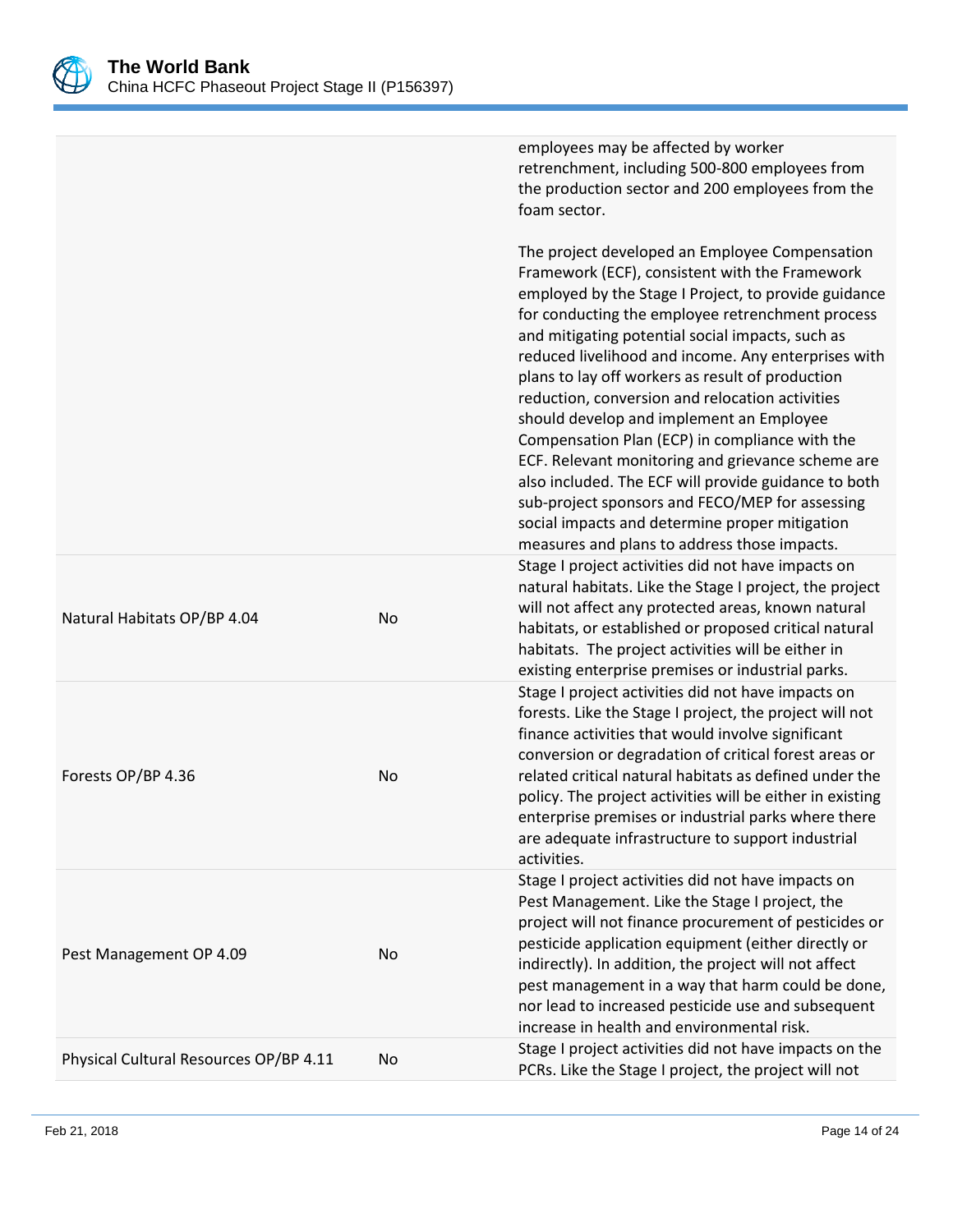

|                                     |     | adversely affect sites with archeological,<br>paleontological, historical, religious, or unique<br>natural values. The enterprises to be supported are<br>located in urban or peri-urban areas where they are<br>unlikely to be nearby physical cultural resources.                                                                                                                                                                                                                                                                                                                                           |
|-------------------------------------|-----|---------------------------------------------------------------------------------------------------------------------------------------------------------------------------------------------------------------------------------------------------------------------------------------------------------------------------------------------------------------------------------------------------------------------------------------------------------------------------------------------------------------------------------------------------------------------------------------------------------------|
| Indigenous Peoples OP/BP 4.10       | No  | Enterprises to be supported are located in urban or<br>peri-urban areas where they are unlikely to have any<br>presence of any issues related to indigenous peoples<br>by the criteria of the Bank IP term. In case<br>enterprises have to relocate to new areas, they are<br>expected to move to industrial parks within urban or<br>nearby peri-urban areas since the industry needs<br>basic infrastructure support. Such kind of areas are<br>unlikely to have any issues related to indigenous<br>people either. This policy will not be triggered in this<br>project.                                   |
|                                     |     | The Stage I project implementation has not resulted<br>in any involuntary resettlement. None HCFC<br>production plants have required relocation as<br>reduction and shut-down activities happened at the<br>same sites. Four out of the 54 participant PU foam<br>enterprises have been relocated to industry parks,<br>following government urban planning requirements.<br>None of them have given rise to land acquisition of<br>rural collectively-owned land or involuntary<br>resettlement of affected communities.                                                                                     |
| Involuntary Resettlement OP/BP 4.12 | Yes | The Stage II project implementation will likely follow<br>the same path. Besides participant enterprises are<br>either already in industry parks, or will relocate to<br>industry parks, if they are required to move out of<br>current sites of urban/peri-urban areas. It is<br>expected 10-15 enterprises may need to relocate.<br>Additionally, expectantly 2-5 enterprises already sit<br>in industry parks may need to acquire more land for<br>the conversion. As all activities are expected to<br>happen in industry parks, the Stage II project is<br>unlikely to trigger involuntary resettlement. |
|                                     |     | However, given the long period (10 years) for project<br>implementation and in response to any unexpected<br>events in the future, the project team has updated<br>the Stage I Resettlement Policy Framework (RPF) for<br>application of HCFC Stage II project.                                                                                                                                                                                                                                                                                                                                               |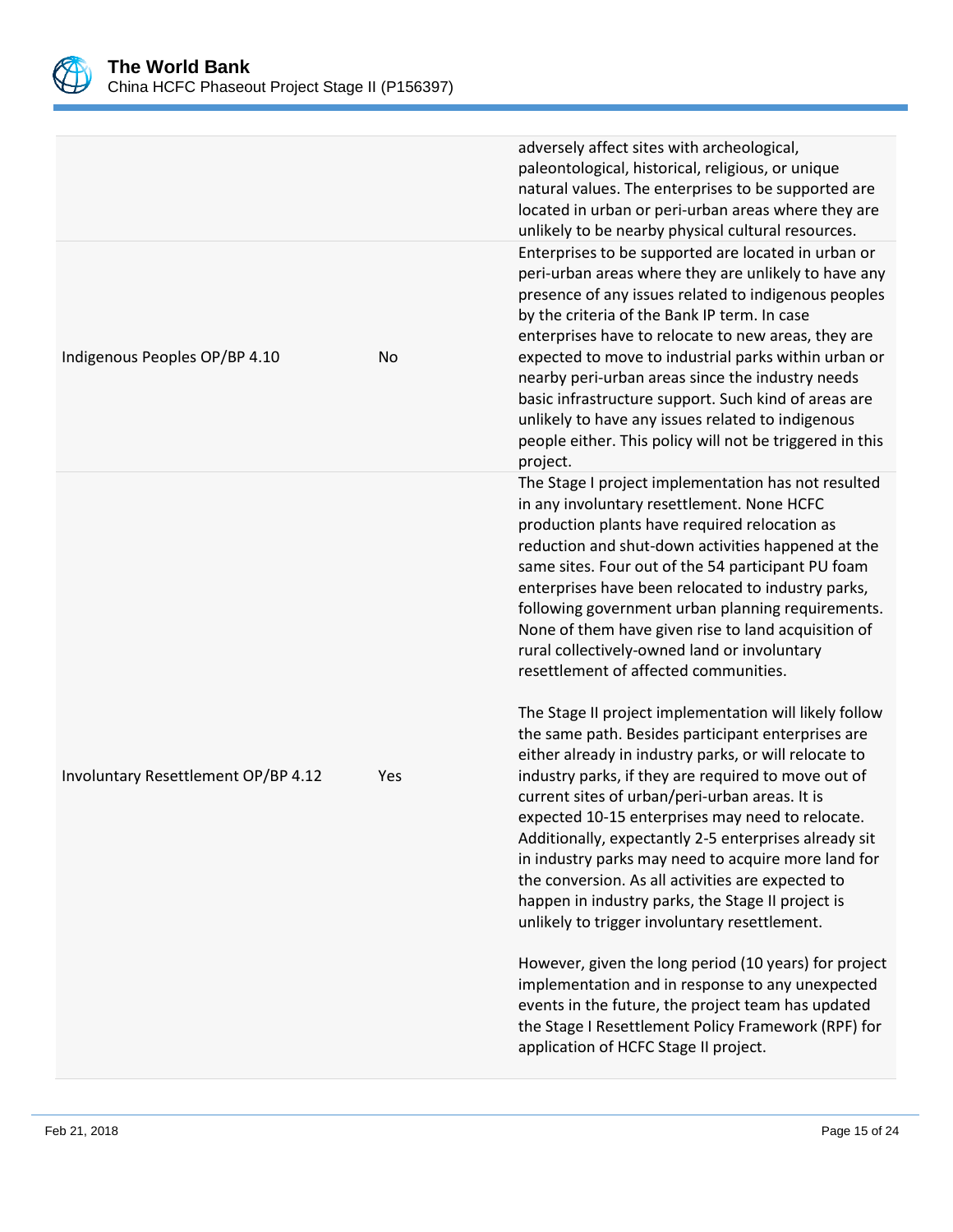

|                                                   |                | The RPF highlights principles, procedures, grievance<br>redress mechanism for involuntary resettlement<br>under this project. It will provide guidance to both<br>sub-project sponsors and FECO/MEP for the social<br>assessment and social action taking process to be<br>followed in evaluating individual sub-projects to be<br>considered for financial support under the Project.<br>Due diligence review will be done when and as<br>required for land acquisition and resettlement for<br>the selected project enterprise site. |
|---------------------------------------------------|----------------|----------------------------------------------------------------------------------------------------------------------------------------------------------------------------------------------------------------------------------------------------------------------------------------------------------------------------------------------------------------------------------------------------------------------------------------------------------------------------------------------------------------------------------------|
| Safety of Dams OP/BP 4.37                         | No.            | Stage I project activities did not have impacts on<br>dam safety. Like the Stage I project, the project will<br>not finance construction or rehabilitation of any<br>dams as defined under this policy. This polices is not<br>triggered.                                                                                                                                                                                                                                                                                              |
| Projects on International Waterways<br>OP/BP 7.50 | N <sub>o</sub> | There are no international waterways in the project<br>area.                                                                                                                                                                                                                                                                                                                                                                                                                                                                           |
| Projects in Disputed Areas OP/BP 7.60             | No.            | The project area is not in disputed area.                                                                                                                                                                                                                                                                                                                                                                                                                                                                                              |

#### **KEY SAFEGUARD POLICY ISSUES AND THEIR MANAGEMENT**

## **A. Summary of Key Safeguard Issues**

1. Describe any safeguard issues and impacts associated with the proposed project. Identify and describe any potential large scale, significant and/or irreversible impacts: Environmental Assessment:

The project, which is classified as a Category B project, is an extension of HCFC Stage I Project. Like the Stage I Project, the Stage II Project entails project activities similar to the Stage I Project plus an additional type of subprojects: partial and complete closure of HCFC facilities. Environmental impact of these activities proposed for the Stage II Project is site specific, minor to moderate adverse impacts. The environmental benefits of the project greatly outweigh the negative impacts, as the project will phase out HCFCs which have both ozone depleting and global warming potential. Applicable environmental safeguard policies for the project include Environmental Assessment (OP 4.01).

Subprojects to be financed by the Project include six (6) types of activities: (a) foam enterprises whose conversions to alternatives such as hydrocarbon technology will take place at their present location; (b) foam enterprises whose conversion to hydrocarbon technology will involve relocation of their facilities; (c) Existing polyol system houses providing technical support on low GWP alternatives that may be flammable and will provide the polyol pre-blended with hydrocarbon to smaller foam enterprises; (d) foam enterprises engaging in identification and testing of potential substitutes; (e) HCFC production reduction; and (f) closure of HCFC production facilities. The Project aims to contribute to the overall reduction of HCFC consumption and production as per the Montreal Protocol, by adopting low carbon technologies, as replacement to HCFCs.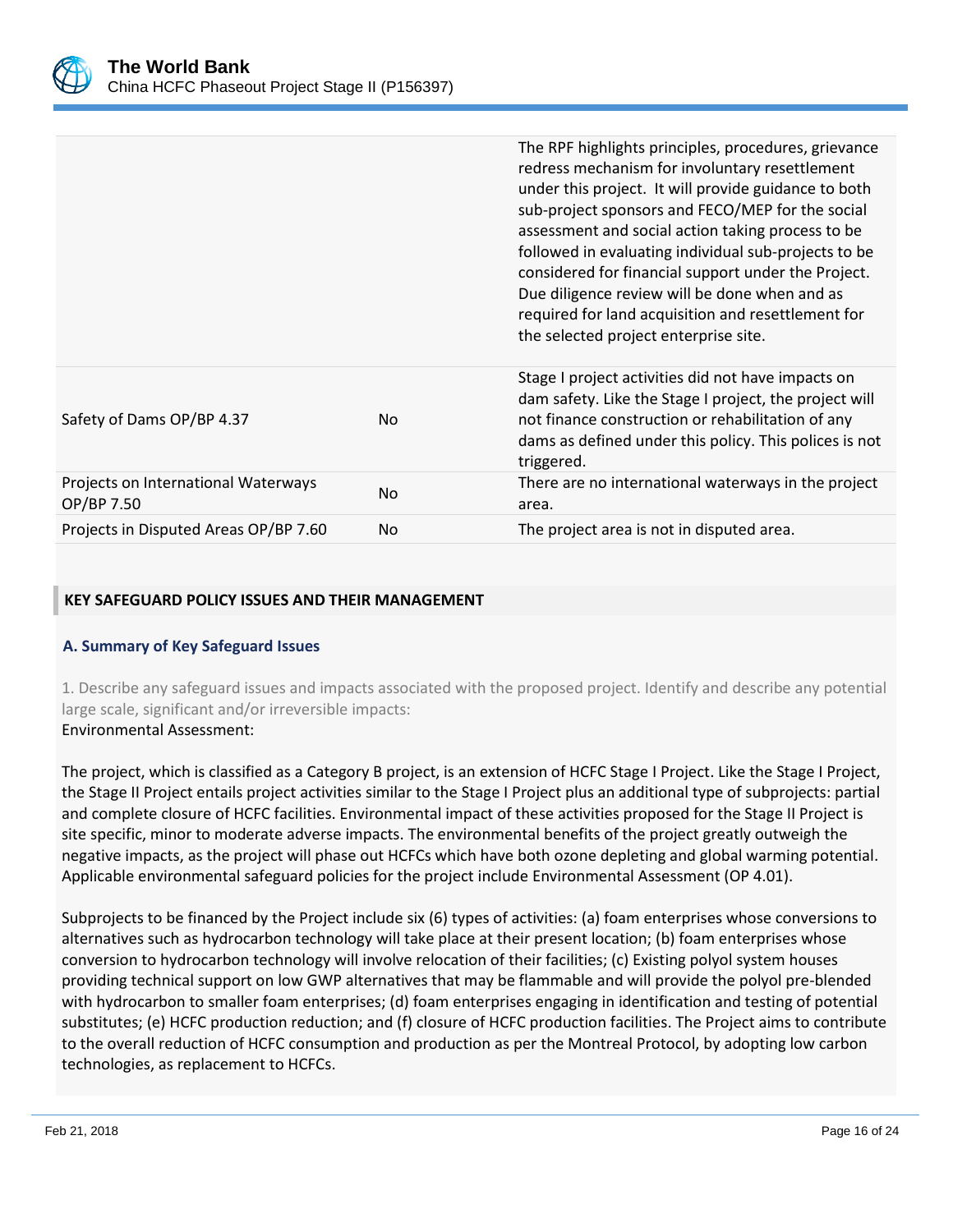

As the project has multiple subprojects and the locations of subprojects were not known at the time of appraisal, the Environmental Management Framework (EMF) for the HCFC Stage I Project has been updated by the PMO. Like the HCFC Phase-out Stage I project, any companies opting for cyclopentane (a replacement to HCFCs), which is a flammable material, must ensure that safety equipment is properly installed, safety training must be provided to workers, and existing facilities must be upgraded to ensure conformity with the domestic regulations and fire codes. Based on the experience of the Stage I project, the project will provide TA to encourage enterprises to convert to the new alternative technologies; and to strengthen the capacity of FECO and Environmental Protection Bureaus to promulgate and enforce new HCFC phase-out policies in China.

In addition, the newly proposed type of subprojects: partial and complete closure of HCFC facilities may have legacy issues such as contaminated sites, for which due diligence would be conducted and a relevant site management plan proposed, in order to mitigate the risks. The project will not support any feasibility studies/technical design, or land use plan/resources management plan. Given that there was no specific screening of TA and policies for the HCFC Stage I project, the updated EMF includes the screening of TA and policies and regulatory interventions for environmental and social issues.

## Social Assessment:

The Stage II Project is an expansion of the Stage I Project, in a larger scale involving more small-medium enterprises (SMEs). Therefore, the Stage II Project is expected to have similar social impacts to Stage I.

The Stage I Project closed five production lines of five HCFC enterprises. It gave rise to retrenchment of approximately 400 employees. The Stage I Project also included conversion of 54 PU foam enterprises, among them four were relocated due to urban planning requirements of local government. Three relocated enterprises keep their workers as the new sites are within less than 10 kilometer from the original sites. Only one of 54 PU foam enterprises had worker retrenchment, as it was relocated to approximately 50km away from the original site. A total of 1,027 employees of this company chose to leave.

In total approximately 1,400 employees were laid off by the Stage I Project. They were compensated according to Chinese labor laws and local compensation standards. FECO commissioned a third party to conduct a retrospective study of the Stage I social impacts in July 2017. The study has not identified any significant social impacts associated with the worker retrenchment. Most retrenchment affected workers ofthe entire production line or the enterprise. The same compensation package was offered to the workers. Affected woman and elderly workers were not found to be particularly disadvantaged in comparison with other groups. They participated in the consultation and negotiation processes for the retrenchment, and received the same compensation package. Yet it is hard to track whether women or elderly workers are more vulnerable to find alternative jobs in the labor market, as it has not been covered by the existing project monitoring scheme hence there is no available data.

The Stage II Project involves production reduction of 23 remaining HCFC production enterprises, including shut-down of approximately ten production lines, and conversion of 500 PU foam SMEs. The conversion processes may require 10-15 enterprises to relocate due to safety concerns or urban planning requirements. If the SME is relocated to a far distance from the original site, retrenchment may be unavoidable. Given that enterprises and SMEs to be addressed by the Stage II Project have smaller production scales than those of the Stage I Project, it is estimated that the Stage II Project may cause retrenchment of 500-800 employees in the production sector and 200 employees in the PU foam sector, i.e. 700-1,000 in total. Improper compensation scheme may lead to reduced livelihoods and incomes, particularly for vulnerable groups such as women and elderly employees that may face challenges to find alternative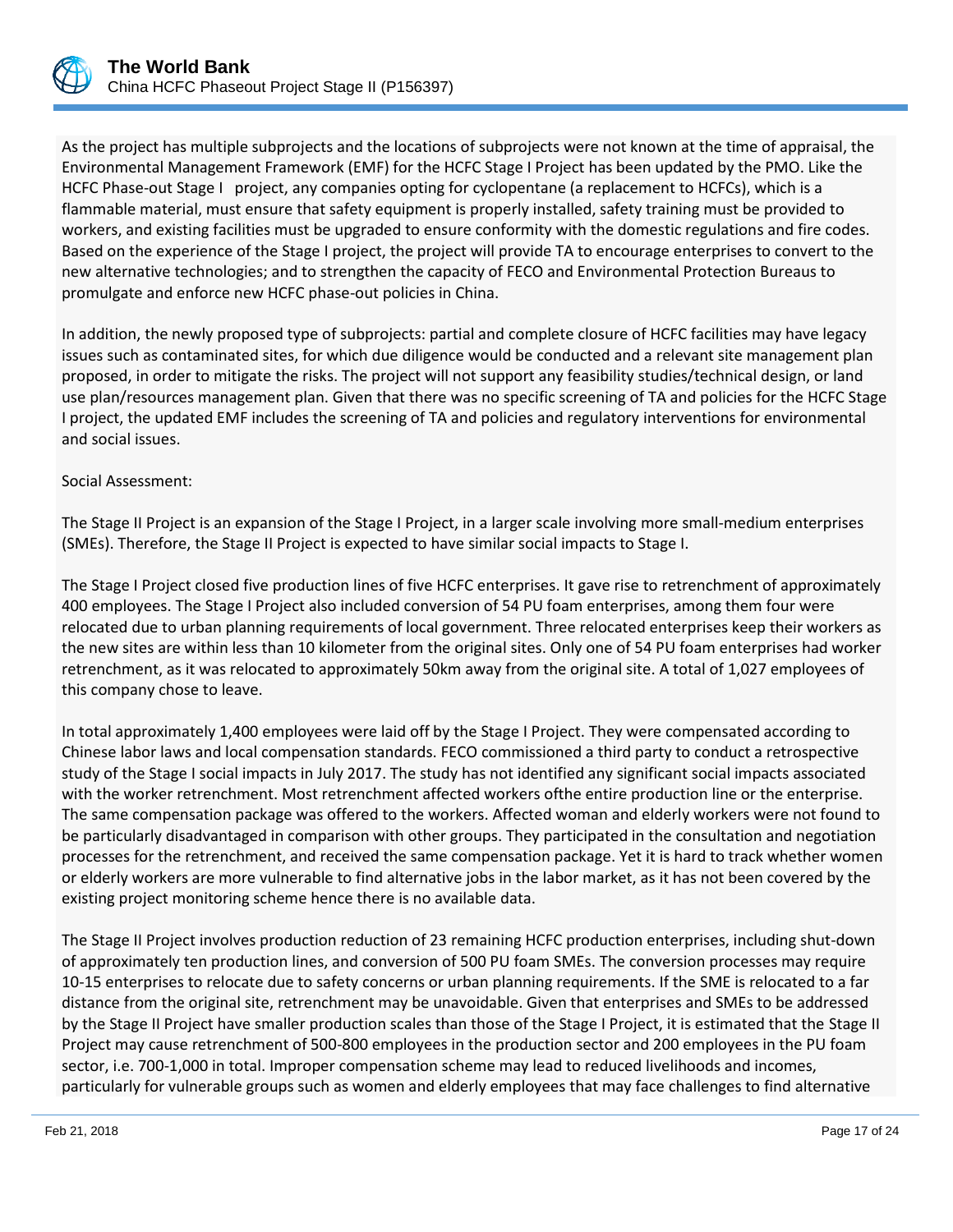

jobs.

OP4.12 Involuntary Resettlement.

The Stage I Project implementation has not resulted in any land acquisition of collectively-owned land or resettlement of urban or rural residents. The production sector did not need land acquisition as the project activity only involved reduction of production or shut-down of production lines at the same sites. The relocation of the four PU foam enterprises did not trigger involuntary resettlement since all of them moved to industrial parks which had been established more than two years. In summary, the Stage I Project did not result in any involuntary resettlement or associated social risks.

The Stage II Project is not likely to trigger involuntary resettlement either. The reduction or shut-down of production lines for the production sector does not involve land acquisition. The 200-300 PU foam enterprises in the consumption sector are either already in industrial parks, or will relocate to industrial parks, if they are ever required to move out of current sites of urban/suburb areas. Stage II SMEs have smaller production scales and the needs for relocation due to change of production are therefore expected to be less than that of Stage I. It is estimated 10-15 PU SMEs may be relocated as a result of the Stage II Project implementation, but they are not likely to result in involuntary resettlement as mostly likely they will only be allowed to take land in industrial parks. There is a possibility that 2-5 SMEs already in industry parks may need to acquire additional land for the conversion. That however will not lead to involuntary resettlement. However, given the long period (10 years) for project implementation, there may be a possibility of unlikely events that can result in involuntary resettlement, though the chance is very low.

2. Describe any potential indirect and/or long term impacts due to anticipated future activities in the project area: The project contributes very positively to mitigating the climate change effects by phasing out HCFCs.

Besides, the project will have positive social benefits as it will reduce HCFC emissions and enhance public health by reducing impacts on the ozone layer.

3. Describe any project alternatives (if relevant) considered to help avoid or minimize adverse impacts. Alternatives for HCFCs have been widely studied in China and in other countries. Beneficiary enterprises will be selected with suitable and well-proven technology based on the alternatives studies and the relevant guidelines from the Executive Committee of the Montreal Protocol's Multilateral Fund.

Possible project alternatives to avoid or minimize adverse social impacts of employee retrenchment include avoidance of enterprise closure, provision of job retaining training or alternative employment to affected workers. Consultation is essential for the success of this process, in particular to affected women and elder workers who may face difficulties to find alternative jobs.

Possible project alternatives to avoid or minimize adverse social impacts of involuntary resettlement include avoidance of relocation and avoidance of land acquisition outside of industry parks.

4. Describe measures taken by the borrower to address safeguard policy issues. Provide an assessment of borrower capacity to plan and implement the measures described. Environmental Safeguard.

As mentioned above, the project has multiple subprojects and their locations of subprojects are not known at the time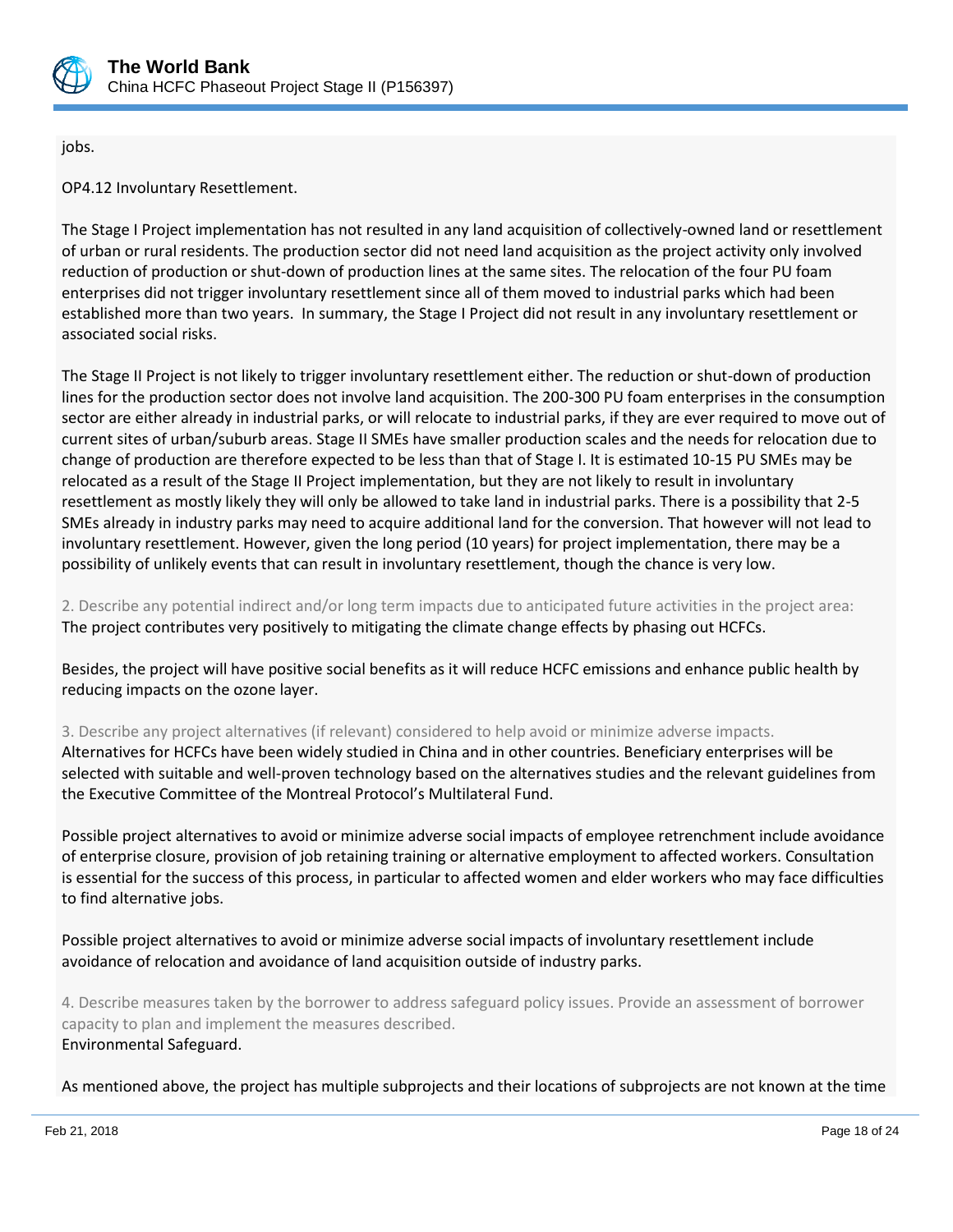

of the appraisal, the Environmental Management Framework (EMF) for the HCFC Stage I project has been updated by the PMO. The updated EMF will be used to provide guidance to both beneficiary enterprises and the Project Management Office-Foreign Economic Cooperation Office (FECO) in evaluating individual subprojects. It defines the contents, procedures and institutional responsibilities for environmental management of subprojects to ensure that environmental management is in compliance with both Chinese environmental assessment (EA) laws and regulations and in accordance with World Bank EA policies and procedures as specified in OP/BP4.01 (Environmental Assessment). More details on preparation and implementation are as follows:

#### Preparation Phase

i) Subproject Screening. FECO is responsible for project screening. The enterprise will submit the application materials to FECO, which will in turn review materials. It will exclude from financing any proposed subproject that includes, or is linked or connected to any production facility or manufacturer included in the Exclusion List. The screening will include identification of potential job losses/displacement/retrenchment risks.

(ii) Documentation of EA, due diligence report, employee compensation plan (ECP) or resettlement action plan (RAP) for land taking. The enterprise is responsible for preparing safeguards documentation (e.g. EA/EMP, ECP, RAP or due diligence report). It will be required to submit to FECO a document package consisting of items outlined in the EMF, ECF or RPF.

(iii) Public Consultation and Disclosure. The enterprise is responsible for conducting public consultation(s). These responsibilities include: (a) public notification, (b) conducting the consultation and (c) recording the significant findings, conclusions, recommendations and next steps. Public disclosure provides affected groups or individuals the opportunity to examine the safeguards documents so that they can review the mitigating measures agreed upon and the responsibilities for implementing them. Such final safeguards documents will be locally disclosed. Details of the documentation required for the public consultation are presented in the EMF, ECF and the RPF.

(iv) Grievance Mechanism. In order to ensure that consultation, disclosure, and community engagement continues throughout project implementation, the enterprises will establish a grievance mechanism. This should allow the enterprises to receive and facilitate resolution of concerns and grievance about the subprojects environmental performance, land taking and involuntary resettlement concerns raised by the affected communities or individuals.

(v) Review and Approval of Subprojects. FECO will review the document package submitted by enterprise to ensure it is consistent in terms of environmental and social issues, mitigating measures, monitoring requirements and institutional responsibilities for mitigation and monitoring. If necessary, FECO will request additional supplementary information from the enterprise to ensure that the World Bank EA and involuntary resettlement procedures are also followed.

(vi) Related Conditions and Responsibilities. FECO will ensure that an appropriate clause is included in the enterprise's contract obligating the enterprises to implement the mitigation, monitoring, and reporting measures specified in the EMP, ECP or RAP and to strictly follow the procedures according to related Chinese laws and regulations. It is the responsibility of the enterprises to ensure that relevant tender documents and contracts include requirements put forward in the EMP, ECP RAP or due diligence report. During subproject implementation, FECO has the right to check the documents and contracts to verify that this condition has been satisfied.

Social Safeguard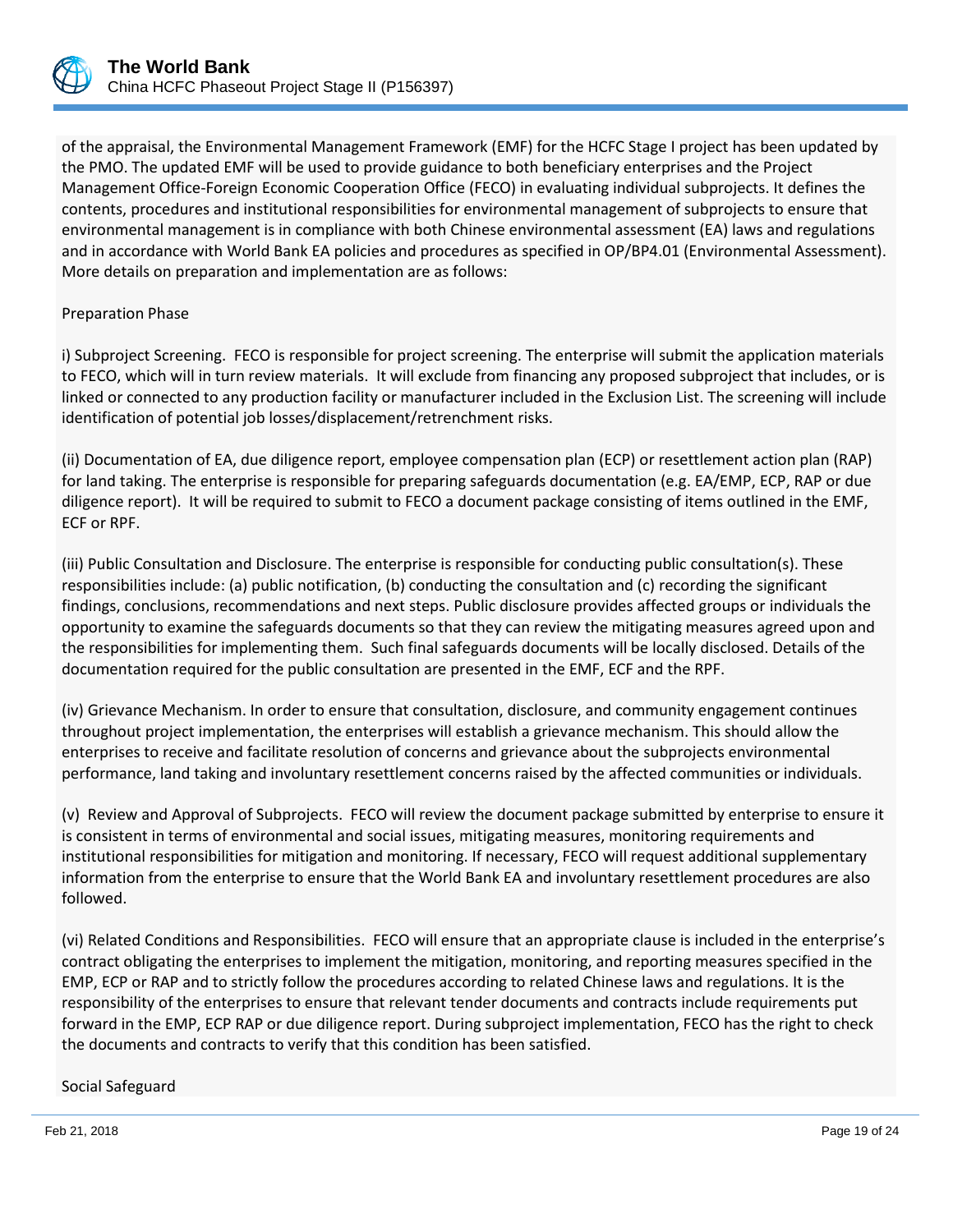

Based on Stage I project experience, it is estimated that 10-15 PU foam SMEs may be relocated to industrial parks due to safety concerns or government urban planning requirements. And 2-5 SMEs may need to acquire additional land to meet the conversion needs, in existing industrial parks. It is unlikely those activities will result in involuntary resettlement of urban and rural residents. However, in order to address potential project impacts in case sub-projects may result in acquisition of rural collectively-owned land, FECO updated the Resettlement Policy Framework (RPF) based on experiences obtained from Stage I implementation. In case land acquisition is required, a Resettlement Action Plan (RAP) or an Abbreviated Resettlement Action Plan (ARAP) will be prepared by the SME, depending on the number of resettled people and the significance of impacts. If the number of affected people is greater than 200, a RAP is needed; if the number of affected people is less than 200 and the impacts to affected people is less than 10%, then an ARAP is required. If land acquisition has already happened within two years of project involvement or since appraisal of the Stage II project, a retrospective Resettlement Due Diligence will be conducted to identify and address potential legacy resettlement issues.

In response to social impacts arising from worker retrenchment as a resulting of closure of production lines or relocation of PU foam SMEs, FECO prepared an Employee Compensation Framework (ECF) in November 2017. The ECF sets out procedures and safeguard measures for labor redundancy and requires the preparation and implementation of a detailed Employee Compensation Plan (ERP) for sub-projects that will lay off workers. It also emphasizes the importance of the consultation process, and assistance to vulnerable groups (e.g. job retaining training).

Preparation and implementation of social safeguard instruments will be funded by the beneficiary enterprises.

# Implementation Phase

Monitoring and Reporting. FECO will work with local environmental authorities to ensure that subproject implementation meets the requirements of all specified safeguards instruments (e.g. EA/EMP, due diligence review report, ECP or ARAP/RAP). FECO will require each enterprise to report on the implementation of its safeguards instruments. FECO will send a progress report on the safeguards instruments at least on an annual basis to the Bank.

Enterprises. The enterprises will carefully document monitoring results in accordance with the Monitoring Plan included in the safeguards instrument and identify any necessary corrective or preventive actions taken during the monitoring period, as well as the results/outcome of similar actions that may have been taken in the previous reporting period.

The project is by and large an extension of China ODS Program, which has been implemented satisfactorily. The same Project Management Office-Foreign Economic Cooperation Office (FECO) under the Ministry of Environmental Protection (MEP) will be managing this project. FECO/MEP has been working with the Bank team on ODS phase-out projects since early 1990s and has sufficient staff who are familiar with the Bank's safeguards policies and have received trainings on the Bank project management. FECO will designate staff to manage environmental and social risks and assure that procedures specified in the EMF, ECF and RPF are properly followed during implementation. In addition, qualified Chinese environmental and social consultants will be contracted to support FECO to perform the tasks required under the EMF, ECF and RPF in the identification and management of environmental and social risk in project evaluation and implementation. Therefore, the institutional capacity is deemed sufficient for the Bank's project.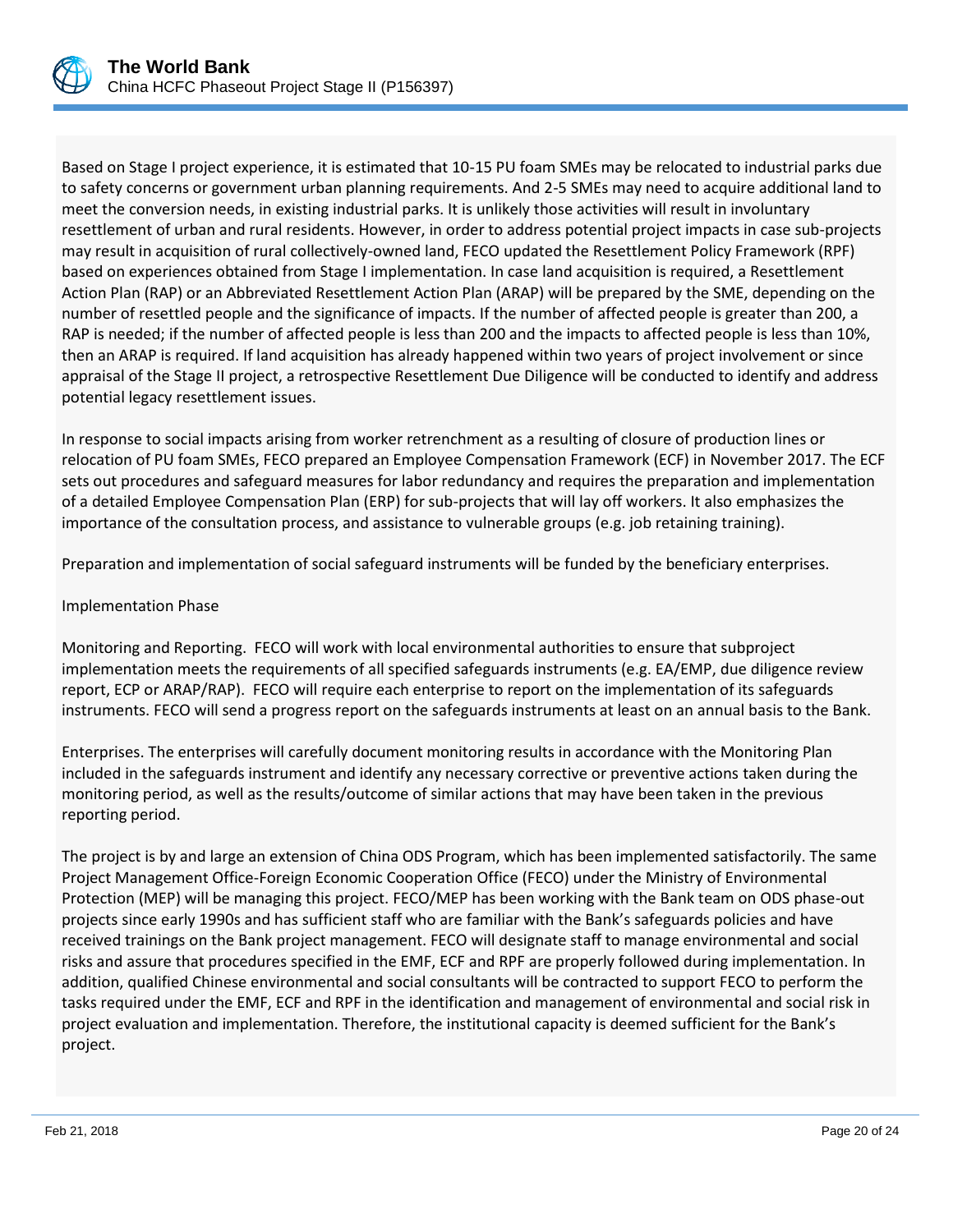

5. Identify the key stakeholders and describe the mechanisms for consultation and disclosure on safeguard policies, with an emphasis on potentially affected people.

FECO consulted some enterprises during the process of updating the safeguards documents in 2016-2017. Public consultations will be conducted in accordance with the safeguards documents (EMF, ECF and RPF) after individual enterprises and their specific activities are identified during project implementation. The updated safeguards documents were locally disclosed in November 2, 2017 on the websites of FECO. The Safeguard documents were disclosed on the Bank's website in December 18, 2017.

#### **B. Disclosure Requirements**

**Environmental Assessment/Audit/Management Plan/Other** 

| Date of receipt by the Bank | Date of submission for disclosure | For category A projects, date of<br>distributing the Executive Summary of<br>the EA to the Executive Directors |
|-----------------------------|-----------------------------------|----------------------------------------------------------------------------------------------------------------|
| 26-Oct-2017                 | 18-Dec-2017                       |                                                                                                                |

**"In country" Disclosure** China 02-Nov-2017

Comments

**Resettlement Action Plan/Framework/Policy Process**

| Date of receipt by the Bank | Date of submission for disclosure |
|-----------------------------|-----------------------------------|
| 30-Oct-2017                 | 18-Dec-2017                       |

**"In country" Disclosure** China 02-Nov-2017

Comments

**C. Compliance Monitoring Indicators at the Corporate Level (to be filled in when the ISDS is finalized by the project decision meeting)** 

**OP/BP/GP 4.01 - Environment Assessment** 

|     |  |  | Does the project require a stand-alone EA (including EMP) report? |  |
|-----|--|--|-------------------------------------------------------------------|--|
| Yes |  |  |                                                                   |  |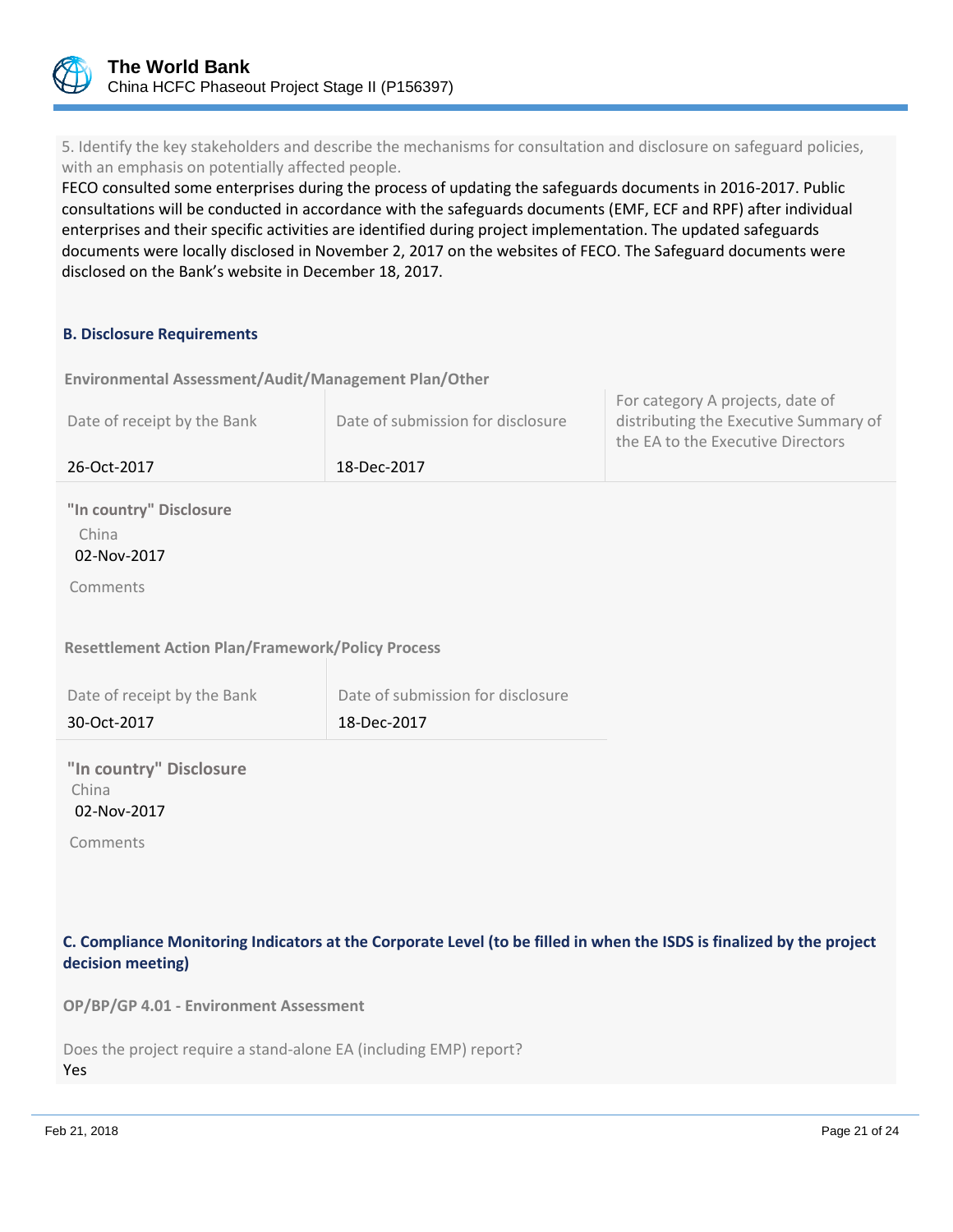

If yes, then did the Regional Environment Unit or Practice Manager (PM) review and approve the EA report? Yes

Are the cost and the accountabilities for the EMP incorporated in the credit/loan? Yes

**OP/BP 4.12 - Involuntary Resettlement**

Has a resettlement plan/abbreviated plan/policy framework/process framework (as appropriate) been prepared? Yes

If yes, then did the Regional unit responsible for safeguards or Practice Manager review the plan? Yes

**The World Bank Policy on Disclosure of Information**

Have relevant safeguard policies documents been sent to the World Bank for disclosure?

#### Yes

Have relevant documents been disclosed in-country in a public place in a form and language that are understandable and accessible to project-affected groups and local NGOs?

Yes

**All Safeguard Policies**

Have satisfactory calendar, budget and clear institutional responsibilities been prepared for the implementation of measures related to safeguard policies?

# Yes

Have costs related to safeguard policy measures been included in the project cost?

## Yes

Does the Monitoring and Evaluation system of the project include the monitoring of safeguard impacts and measures related to safeguard policies?

# Yes

Have satisfactory implementation arrangements been agreed with the borrower and the same been adequately reflected in the project legal documents?

Yes

# **CONTACT POINT**

# **World Bank**

Viraj Vithoontien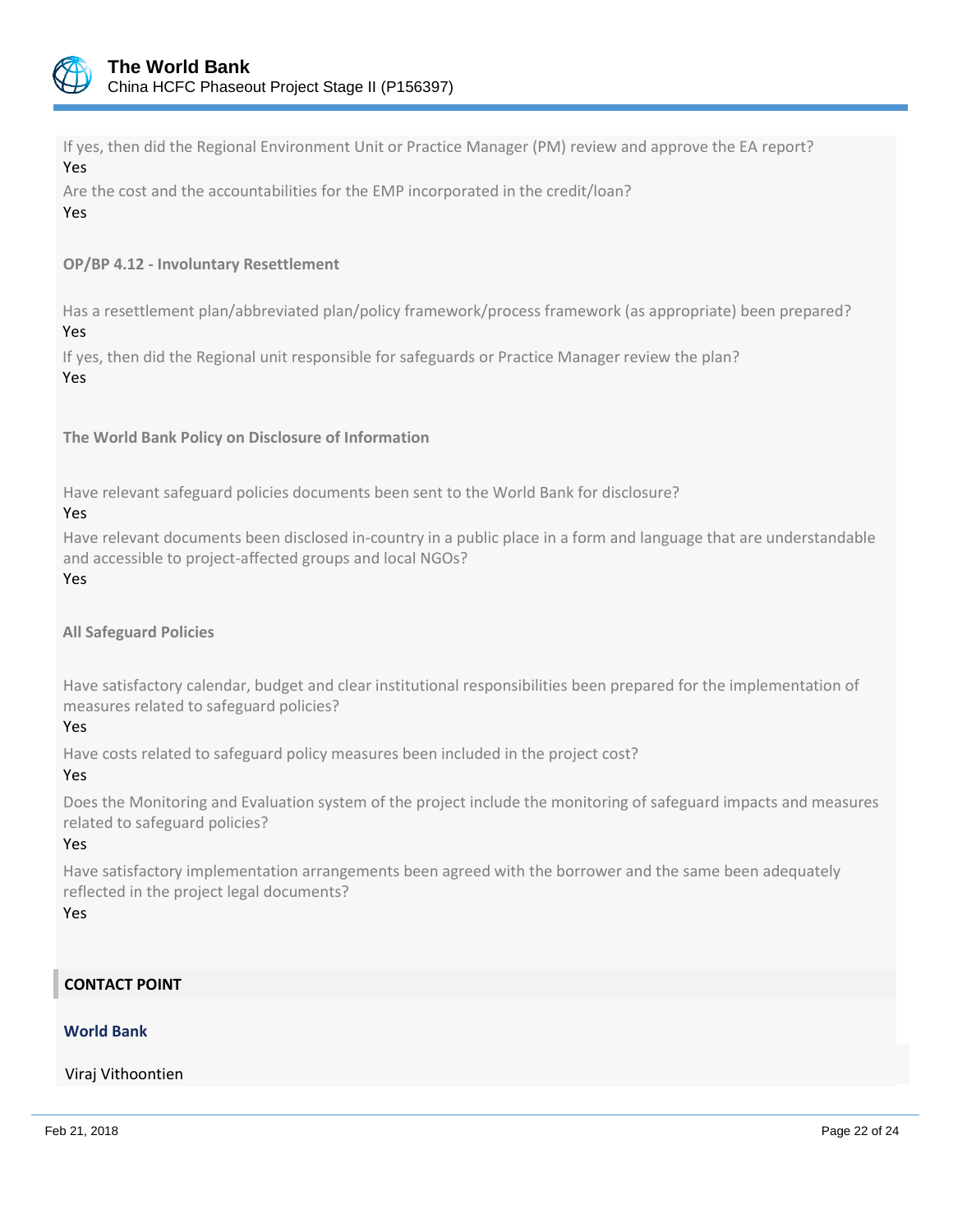

Lead Environment Specialist

## **Borrower/Client/Recipient**

People's Republic of China Jiande Ye Director yeduanluo@sina.com

 **Implementing Agencies**

Ministry of Environmental Protection, Foreign Economic Cooperation Office Lifeng Yu Deputy Director General yu.lifeng@mepfeco.org.cn

## **FOR MORE INFORMATION CONTACT**

The World Bank 1818 H Street, NW Washington, D.C. 20433 Telephone: (202) 473-1000 Web:<http://www.worldbank.org/projects>

## **APPROVAL**

| Task Team Leader(s): | Viraj Vithoontien |
|----------------------|-------------------|
|                      |                   |

## **Approved By**

| Safeguards Advisor:       |  |
|---------------------------|--|
| Practice Manager/Manager: |  |
| Country Director:         |  |